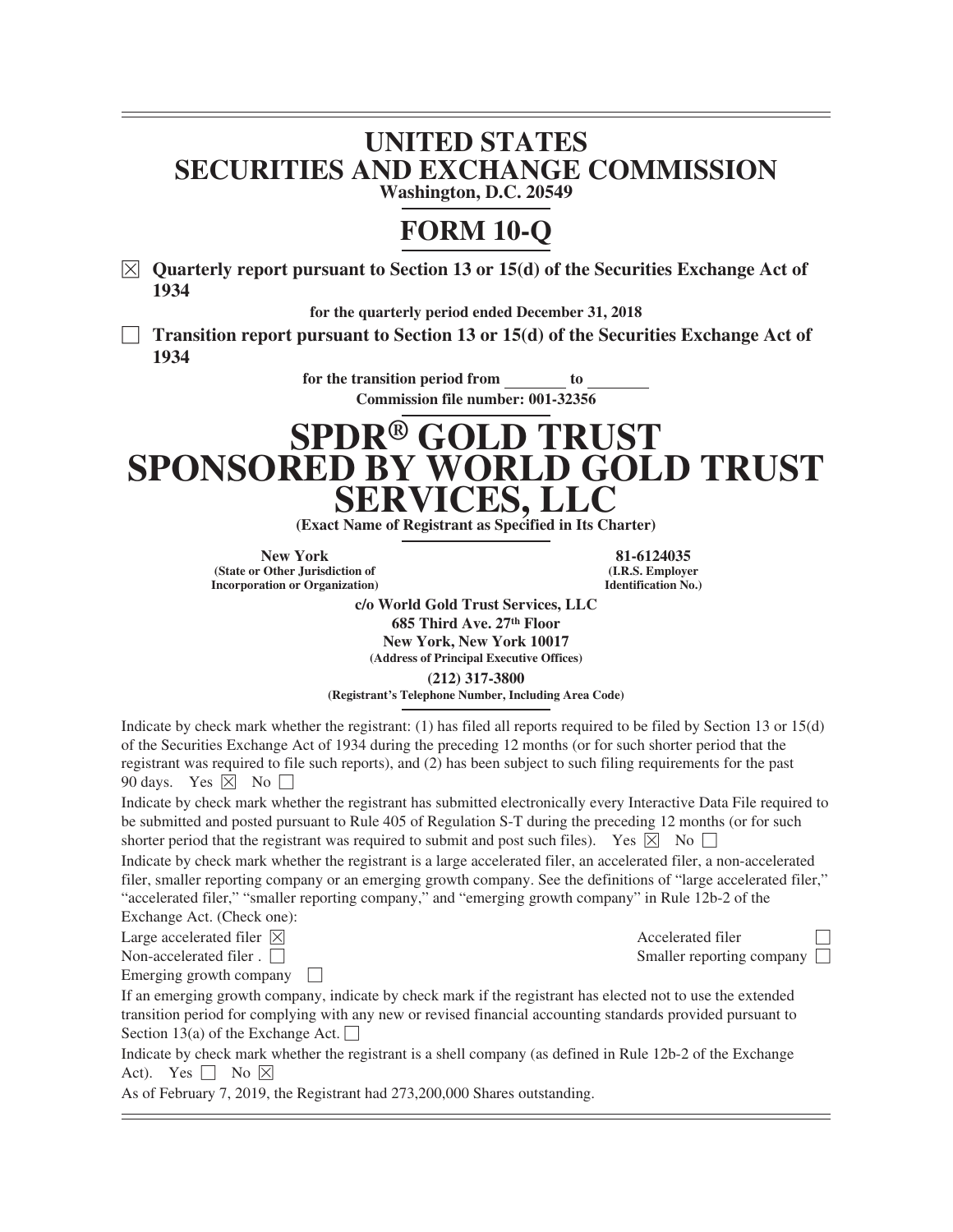## **SPDR® GOLD TRUST INDEX**

| <b>PART I - FINANCIAL INFORMATION</b><br>Financial Statements (unaudited)<br>Item 1.<br>Statements of Financial Condition at December 31, 2018 (unaudited) and September 30, 2018<br>Schedules of Investment at December 31, 2018 (unaudited) and September 30, 2018<br>2<br>3<br>Unaudited Statements of Operations for the three months ended December 31, 2018 and 2017<br>Unaudited Statements of Cash Flows for the three months ended December 31, 2018 and 2017<br>4<br>Unaudited Statements of Changes in Net Assets for the three months ended December 31, 2018<br>and 2017<br>5<br>Notes to the Unaudited Financial Statements<br>6<br>Item 2.<br>Management's Discussion and Analysis of Financial Condition and Results of Operations<br>12<br>Quantitative and Qualitative Disclosures About Market Risk<br>Item 3.<br>15<br>Controls and Procedures<br>Item 4.<br>15<br><b>PART II - OTHER INFORMATION</b><br>15<br>Legal Proceedings<br>15<br>Item 1.<br>Item 1A. Risk Factors<br>15<br>Unregistered Sales of Equity Securities and Use of Proceeds<br>15<br>Item 2.<br>Defaults Upon Senior Securities<br>16<br>Item 3.<br>Mine Safety Disclosures<br>Item 4.<br>16<br>Other Information<br>Item 5.<br>16<br>Exhibits<br>Item 6.<br>16<br><b>SIGNATURES</b><br>18 |  | Page |
|------------------------------------------------------------------------------------------------------------------------------------------------------------------------------------------------------------------------------------------------------------------------------------------------------------------------------------------------------------------------------------------------------------------------------------------------------------------------------------------------------------------------------------------------------------------------------------------------------------------------------------------------------------------------------------------------------------------------------------------------------------------------------------------------------------------------------------------------------------------------------------------------------------------------------------------------------------------------------------------------------------------------------------------------------------------------------------------------------------------------------------------------------------------------------------------------------------------------------------------------------------------------------------|--|------|
|                                                                                                                                                                                                                                                                                                                                                                                                                                                                                                                                                                                                                                                                                                                                                                                                                                                                                                                                                                                                                                                                                                                                                                                                                                                                                    |  |      |
|                                                                                                                                                                                                                                                                                                                                                                                                                                                                                                                                                                                                                                                                                                                                                                                                                                                                                                                                                                                                                                                                                                                                                                                                                                                                                    |  |      |
|                                                                                                                                                                                                                                                                                                                                                                                                                                                                                                                                                                                                                                                                                                                                                                                                                                                                                                                                                                                                                                                                                                                                                                                                                                                                                    |  |      |
|                                                                                                                                                                                                                                                                                                                                                                                                                                                                                                                                                                                                                                                                                                                                                                                                                                                                                                                                                                                                                                                                                                                                                                                                                                                                                    |  |      |
|                                                                                                                                                                                                                                                                                                                                                                                                                                                                                                                                                                                                                                                                                                                                                                                                                                                                                                                                                                                                                                                                                                                                                                                                                                                                                    |  |      |
|                                                                                                                                                                                                                                                                                                                                                                                                                                                                                                                                                                                                                                                                                                                                                                                                                                                                                                                                                                                                                                                                                                                                                                                                                                                                                    |  |      |
|                                                                                                                                                                                                                                                                                                                                                                                                                                                                                                                                                                                                                                                                                                                                                                                                                                                                                                                                                                                                                                                                                                                                                                                                                                                                                    |  |      |
|                                                                                                                                                                                                                                                                                                                                                                                                                                                                                                                                                                                                                                                                                                                                                                                                                                                                                                                                                                                                                                                                                                                                                                                                                                                                                    |  |      |
|                                                                                                                                                                                                                                                                                                                                                                                                                                                                                                                                                                                                                                                                                                                                                                                                                                                                                                                                                                                                                                                                                                                                                                                                                                                                                    |  |      |
|                                                                                                                                                                                                                                                                                                                                                                                                                                                                                                                                                                                                                                                                                                                                                                                                                                                                                                                                                                                                                                                                                                                                                                                                                                                                                    |  |      |
|                                                                                                                                                                                                                                                                                                                                                                                                                                                                                                                                                                                                                                                                                                                                                                                                                                                                                                                                                                                                                                                                                                                                                                                                                                                                                    |  |      |
|                                                                                                                                                                                                                                                                                                                                                                                                                                                                                                                                                                                                                                                                                                                                                                                                                                                                                                                                                                                                                                                                                                                                                                                                                                                                                    |  |      |
|                                                                                                                                                                                                                                                                                                                                                                                                                                                                                                                                                                                                                                                                                                                                                                                                                                                                                                                                                                                                                                                                                                                                                                                                                                                                                    |  |      |
|                                                                                                                                                                                                                                                                                                                                                                                                                                                                                                                                                                                                                                                                                                                                                                                                                                                                                                                                                                                                                                                                                                                                                                                                                                                                                    |  |      |
|                                                                                                                                                                                                                                                                                                                                                                                                                                                                                                                                                                                                                                                                                                                                                                                                                                                                                                                                                                                                                                                                                                                                                                                                                                                                                    |  |      |
|                                                                                                                                                                                                                                                                                                                                                                                                                                                                                                                                                                                                                                                                                                                                                                                                                                                                                                                                                                                                                                                                                                                                                                                                                                                                                    |  |      |
|                                                                                                                                                                                                                                                                                                                                                                                                                                                                                                                                                                                                                                                                                                                                                                                                                                                                                                                                                                                                                                                                                                                                                                                                                                                                                    |  |      |
|                                                                                                                                                                                                                                                                                                                                                                                                                                                                                                                                                                                                                                                                                                                                                                                                                                                                                                                                                                                                                                                                                                                                                                                                                                                                                    |  |      |
|                                                                                                                                                                                                                                                                                                                                                                                                                                                                                                                                                                                                                                                                                                                                                                                                                                                                                                                                                                                                                                                                                                                                                                                                                                                                                    |  |      |
|                                                                                                                                                                                                                                                                                                                                                                                                                                                                                                                                                                                                                                                                                                                                                                                                                                                                                                                                                                                                                                                                                                                                                                                                                                                                                    |  |      |
|                                                                                                                                                                                                                                                                                                                                                                                                                                                                                                                                                                                                                                                                                                                                                                                                                                                                                                                                                                                                                                                                                                                                                                                                                                                                                    |  |      |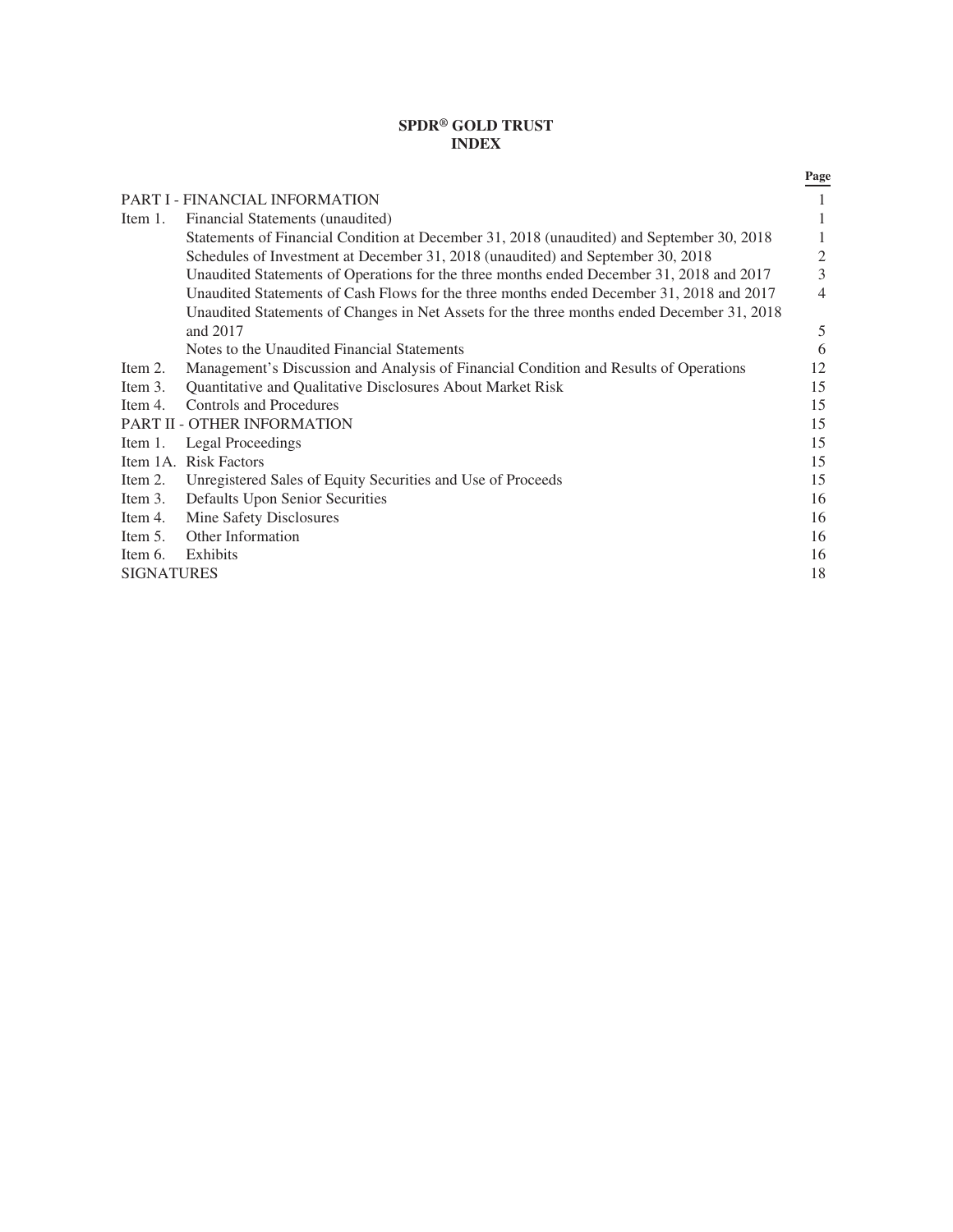## **PART I—FINANCIAL INFORMATION:**

## **Item 1. Financial Statements (Unaudited)**

## **Statements of Financial Condition**

at December 31, 2018 (unaudited) and September 30, 2018

| (Amounts in 000's of US\$ except for share data)                                    | Dec-31, 2018 | Sep-30, 2018 |
|-------------------------------------------------------------------------------------|--------------|--------------|
|                                                                                     | (unaudited)  |              |
| <b>ASSETS</b>                                                                       |              |              |
| Investment in Gold, at fair value (cost \$31,791,354 and \$30,017,229 at            |              |              |
| December 31, 2018 and September 30, 2018, respectively) $\dots\dots\dots\dots\dots$ | \$32,456,939 | \$28,331,953 |
|                                                                                     | \$32,456,939 | \$28,331,953 |
| <b>LIABILITIES</b>                                                                  |              |              |
|                                                                                     | $10,490$ \$  | 9,434        |
|                                                                                     | 10,490       | 9,434        |
|                                                                                     | \$32,446,449 | \$28,322,519 |
|                                                                                     | 267,800,000  | 252,100,000  |
|                                                                                     | $121.16$ \$  | 112.35       |
|                                                                                     |              |              |

(1) Authorized share capital is unlimited and the par value of the Shares is \$0.00.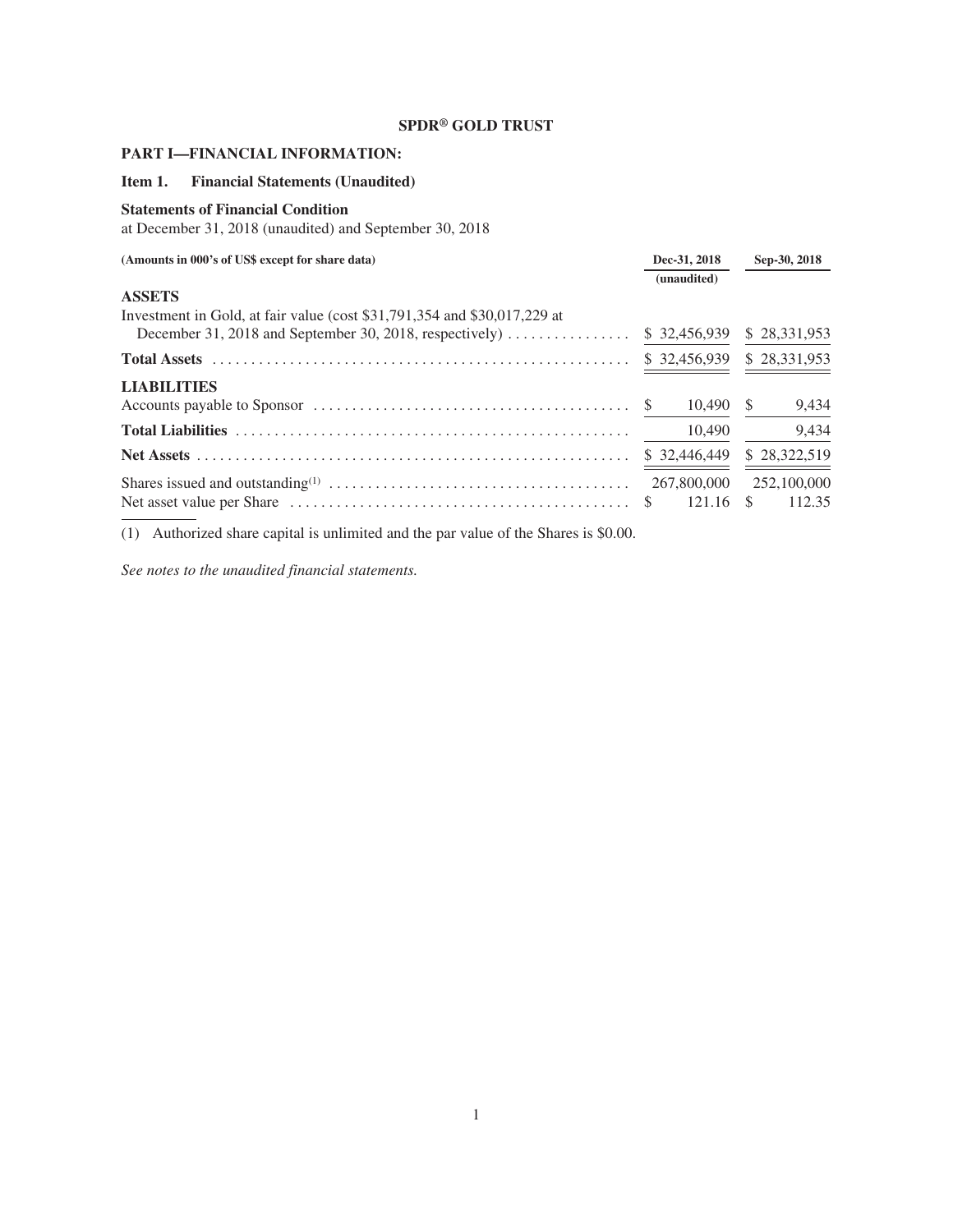## **Schedules of Investment**

## **(Amounts in 000's except for percentages)**

December 31, 2018 (unaudited)

| (unaudited)                                                           | <b>Ounces of</b><br>gold | Cost         | <b>Fair Value</b>         | $\%$ of<br><b>Net Assets</b> |
|-----------------------------------------------------------------------|--------------------------|--------------|---------------------------|------------------------------|
|                                                                       | 25,324.3                 | \$31,791,354 | \$32,456,939              | 100.03%                      |
| Liabilities in excess of other assets $\ldots$ , $\ldots$             |                          | \$31,791,354 | \$32,456,939<br>(10, 490) | 100.03%<br>$(0.03)\%$        |
|                                                                       |                          |              | \$32,446,449              | 100.00%                      |
| September 30, 2018                                                    |                          |              |                           |                              |
|                                                                       |                          | \$30,017,229 | \$28,331,953              | 100.03%                      |
| Liabilities in excess of other assets $\dots \dots \dots \dots \dots$ |                          | \$30,017,229 | \$28,331,953<br>(9,434)   | $100.03\%$<br>$(0.03)\%$     |
|                                                                       |                          |              | \$28,322,519              | 100.00%                      |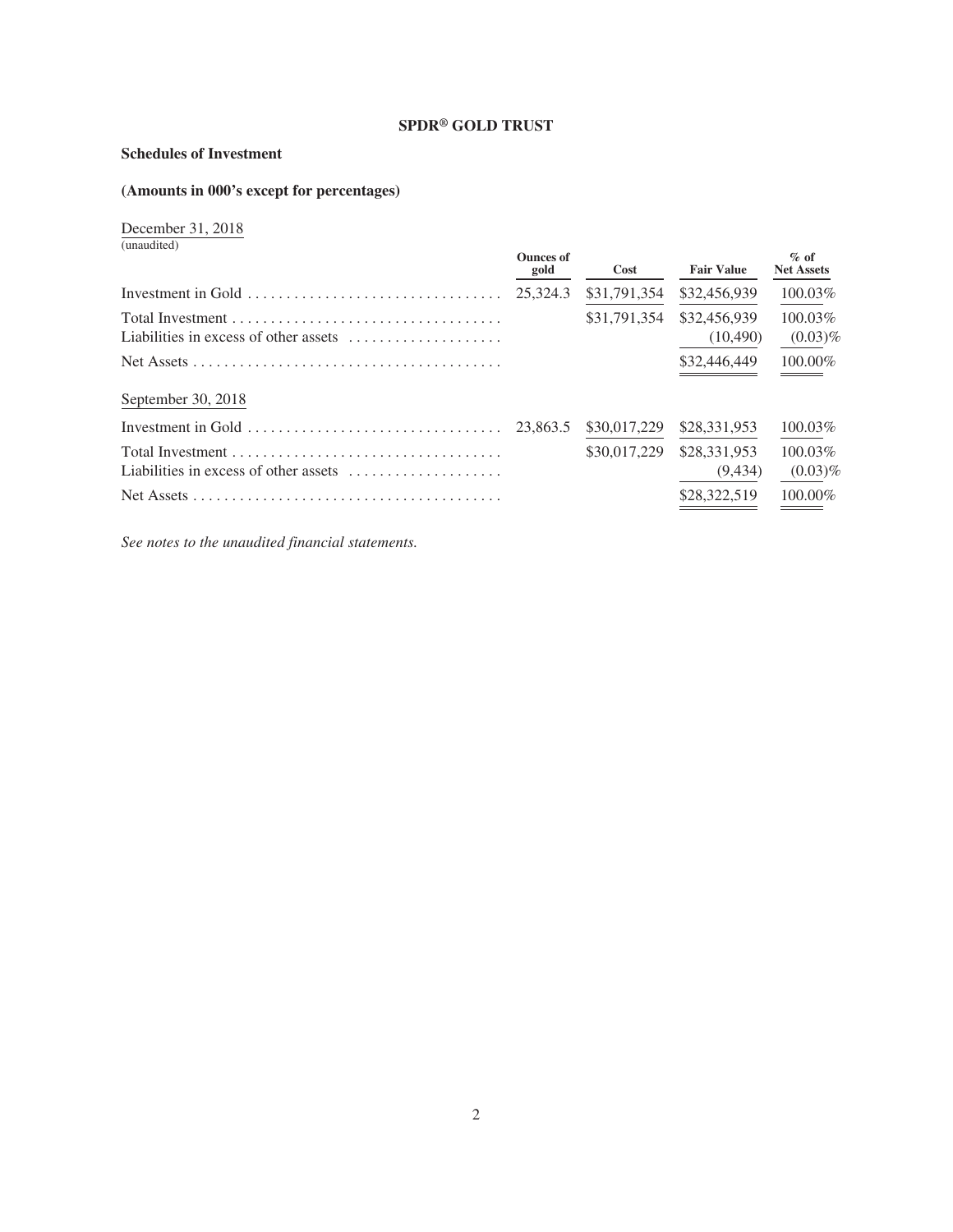## **Unaudited Statements of Operations**

For the three months ended December 31, 2018 and 2017

| (Amounts in 000's of US\$ except per share data)                                             | <b>Three Months</b><br><b>Ended</b><br>Dec-31, 2018 | <b>Three Months</b><br><b>Ended</b><br>Dec-31, 2017 |
|----------------------------------------------------------------------------------------------|-----------------------------------------------------|-----------------------------------------------------|
|                                                                                              | (unaudited)                                         | (unaudited)                                         |
| <b>EXPENSES</b>                                                                              |                                                     |                                                     |
|                                                                                              | 30,168<br>S                                         | \$ 34,988                                           |
|                                                                                              | 30,168                                              | 34,988                                              |
|                                                                                              | (30, 168)                                           | (34,988)                                            |
| Net realized and change in unrealized gain/(loss) on investment in gold                      |                                                     |                                                     |
| Net realized gain/(loss) from investment in gold sold to pay expenses $\dots\dots\dots\dots$ | (823)                                               | 590                                                 |
| Net realized gain/(loss) from gold distributed for the redemption of shares $\dots\dots$     | (37,588)                                            | 38,391                                              |
| Net change in unrealized appreciation/(depreciation) on investment in gold $\dots \dots$     | 2,350,861                                           | 315,759                                             |
| Net realized and change in unrealized gain/(loss) on investment in gold $\dots\dots\dots$    | 2,312,450                                           | 354,740                                             |
|                                                                                              | \$2,282,282                                         | \$319,752                                           |
|                                                                                              | 8.87                                                | 1.12                                                |
|                                                                                              | 257,432                                             | 286,405                                             |
|                                                                                              |                                                     |                                                     |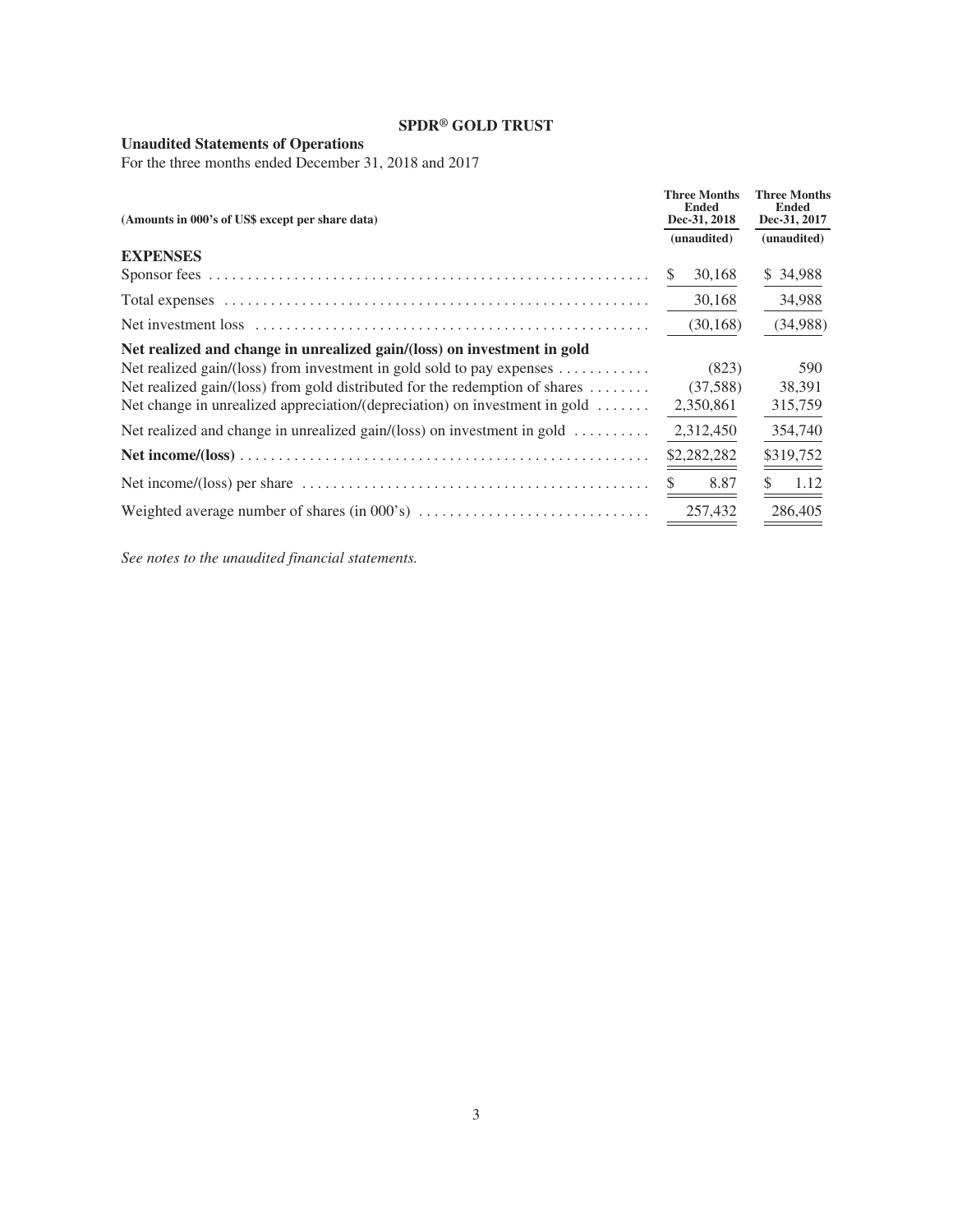## **Unaudited Statements of Cash Flows**

For the three months ended December 31, 2018 and 2017

| (Amounts in 000's of US\$)                                                                                                | <b>Three Months</b><br><b>Ended</b><br>Dec-31,<br>2018                | <b>Three Months</b><br><b>Ended</b><br>Dec-31,<br>2017                |
|---------------------------------------------------------------------------------------------------------------------------|-----------------------------------------------------------------------|-----------------------------------------------------------------------|
|                                                                                                                           | (unaudited)                                                           | (unaudited)                                                           |
| <b>INCREASE/DECREASE IN CASH FROM OPERATIONS:</b>                                                                         |                                                                       |                                                                       |
|                                                                                                                           | <sup>\$</sup><br>29,112                                               | 35,090<br><sup>\$</sup>                                               |
|                                                                                                                           | (29, 112)                                                             | (35,090)                                                              |
| Increase/(Decrease) in cash resulting from operations<br>Cash and cash equivalents at beginning of period                 |                                                                       |                                                                       |
|                                                                                                                           | $\mathbb{S}$                                                          | $\frac{1}{2}$                                                         |
| SUPPLEMENTAL DISCLOSURE OF NON-CASH FINANCING<br><b>ACTIVITIES:</b>                                                       |                                                                       |                                                                       |
| Value of gold received for creation of shares—net of gold receivable  \$ 3,206,541                                        |                                                                       | \$1,095,031                                                           |
| Value of gold distributed for redemption of shares—net of gold payable  \$ 1,364,893 \$2,173,906                          |                                                                       |                                                                       |
| (Amounts in 000's of US\$)                                                                                                | <b>Three Months</b><br><b>Ended</b><br>Dec-31,<br>2018<br>(unaudited) | <b>Three Months</b><br><b>Ended</b><br>Dec-31,<br>2017<br>(unaudited) |
| RECONCILIATION OF NET INCOME/(LOSS) TO NET CASH PROVIDED<br><b>BY OPERATING ACTIVITIES</b>                                |                                                                       |                                                                       |
| Net income/(loss) $\dots \dots \dots \dots \dots \dots \dots \dots \dots \dots \dots \dots \dots \dots \dots \dots \dots$ | \$2,282,282                                                           | \$ 319,752                                                            |
| Adjustments to reconcile net income/(loss) to net cash provided by operating<br>activities                                |                                                                       |                                                                       |
|                                                                                                                           | 29,112                                                                | 35,090                                                                |
| Net realized (gain)/loss from investment in gold sold to pay expenses                                                     | 823                                                                   | (590)                                                                 |
| Net realized (gain)/loss from gold distributed for the redemption of shares                                               | 37,588                                                                | (38, 391)                                                             |
| Net change in unrealized (appreciation)/depreciation on investment in gold                                                | (2,350,861)                                                           | (315,759)                                                             |
| Increase/(Decrease) in accounts payable to Sponsor                                                                        | 1,056                                                                 | (102)                                                                 |
|                                                                                                                           | \$                                                                    | \$                                                                    |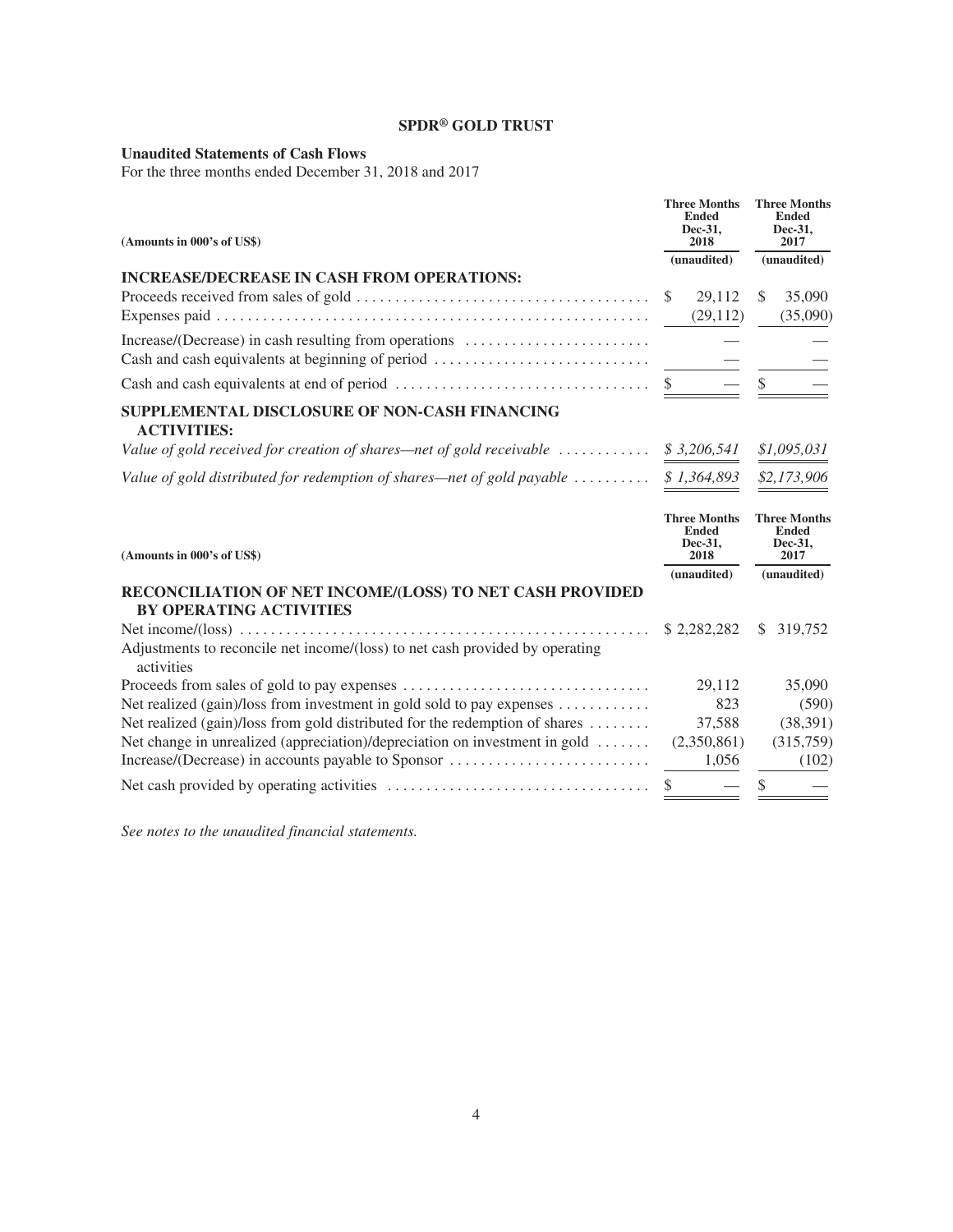## **Statements of Changes in Net Assets**

For the three months ended December 31, 2018 and 2017

| (Amounts in 000's of US\$)                                                                   | <b>Three Months</b><br><b>Ended</b><br>Dec-31, 2018 | <b>Three Months</b><br><b>Ended</b><br>Dec-31, 2017 |
|----------------------------------------------------------------------------------------------|-----------------------------------------------------|-----------------------------------------------------|
|                                                                                              | (unaudited)                                         | (unaudited)                                         |
|                                                                                              | \$28,322,519                                        | \$35,657,505                                        |
|                                                                                              | 3.206.541                                           | 1,095,031                                           |
|                                                                                              | (1,364,893)                                         | (2,173,906)                                         |
|                                                                                              | (30, 168)                                           | (34,988)                                            |
| Net realized gain/(loss) from investment in gold sold to pay expenses $\dots\dots\dots\dots$ | (823)                                               | 590                                                 |
| Net realized gain/(loss) from gold distributed for the redemption of shares $\dots\dots$     | (37,588)                                            | 38,391                                              |
| Net change in unrealized appreciation/(depreciation) on investment in gold                   | 2,350,861                                           | 315,759                                             |
|                                                                                              | \$32,446,449                                        | \$34,898,382                                        |
|                                                                                              |                                                     |                                                     |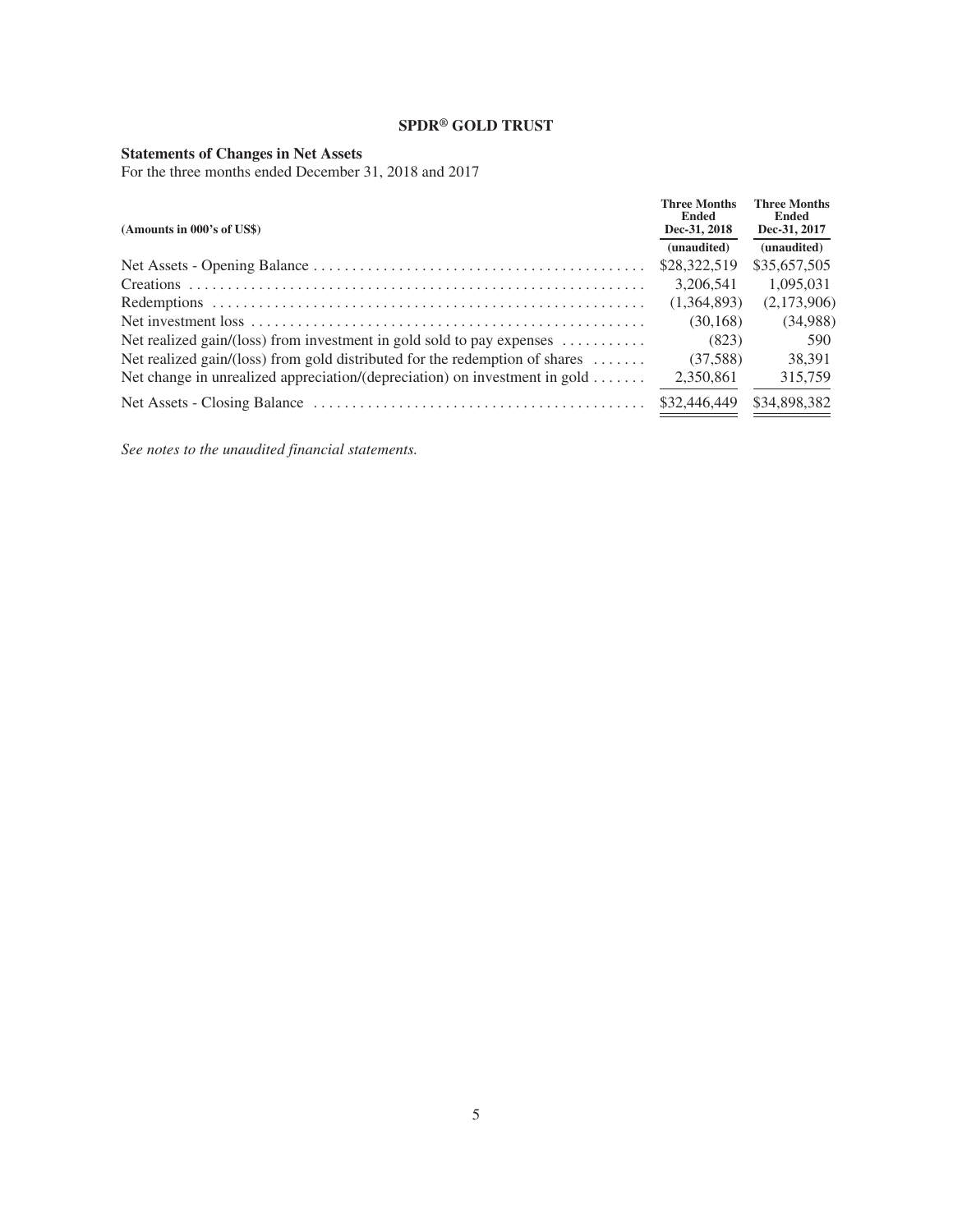#### **Notes to the Unaudited Financial Statements**

## **1. Organization**

The SPDR® Gold Trust (the "Trust") is an investment trust formed on November 12, 2004 ("Date of Inception") under New York law pursuant to a trust indenture (the "Trust Indenture"). The fiscal year end for the Trust is September 30th. The Trust holds gold and is expected from time to time to issue shares ("Shares") (in minimum denominations of 100,000 Shares, also referred to as "Baskets") in exchange for deposits of gold and to distribute gold in connection with redemption of Baskets. The investment objective of the Trust is for the Shares to reflect the performance of the price of gold bullion, less the Trust's expenses. World Gold Trust Services, LLC, or WGTS is the sponsor of the Trust, or Sponsor. BNY Mellon Asset Servicing, a division of The Bank of New York Mellon, or BNYM, is the trustee of the Trust, or the Trustee. State Street Global Advisors Funds Distributors, LLC, or SSGA, is the marketing agent of the Trust, or the Marketing Agent. HSBC Bank plc, or HSBC, is the custodian of the Trust, or the Custodian.

The Shares trade on the NYSE Arca, Inc. ("NYSE Arca") under the symbol "GLD", providing investors with an efficient means to obtain market exposure to the price of gold bullion. The Shares are also listed on the Hong Kong Exchanges and Clearing Limited, the Mexican Stock Exchange (Bolsa Mexicana de Valores), the Singapore Exchange Limited, and the Tokyo Stock Exchange.

The Trustee does not actively manage the gold held by the Trust. This means that the Trustee does not sell gold at times when its price is high, or acquire gold at low prices in the expectation of future price increases. It also means that the Trustee does not make use of any of the hedging techniques available to professional gold investors to attempt to reduce the risk of losses resulting from price decreases. Any losses sustained by the Trust will adversely affect the value of the Shares.

The statement of financial condition and schedule of investment at December 31, 2018, the statements of operations and of cash flows for the three months ended December 31, 2018 and 2017, and the statement of changes in net assets for the three months ended December 31, 2018 have been prepared on behalf of the Trust without audit. In the opinion of management of the Sponsor of the Trust, all adjustments (which include normal recurring adjustments) necessary to present fairly the financial position, results of operations and cash flows as of and for the three months ended December 31, 2018 and for all periods presented have been made.

These financial statements should be read in conjunction with the financial statements and notes thereto included in the Trust's Annual Report on Form 10-K for the fiscal year ended September 30, 2018. The results of operations for the three months ended December 31, 2018 are not necessarily indicative of the operating results for the full fiscal year.

## **2. Significant Accounting Policies**

The preparation of financial statements in accordance with accounting principles generally accepted in the United States of America ("U.S. GAAP") requires those responsible for preparing financial statements to make estimates and assumptions that affect the reported amounts and disclosures. Actual results could differ from those estimates. The following is a summary of significant accounting policies followed by the Trust.

## **2.1. Basis of Accounting**

The Trust is an investment company and, therefore, applies the specialized accounting and reporting guidance in Financial Accounting Standards Board ("FASB") Accounting Standards Codification Topic 946 Financial Services—Investment Companies.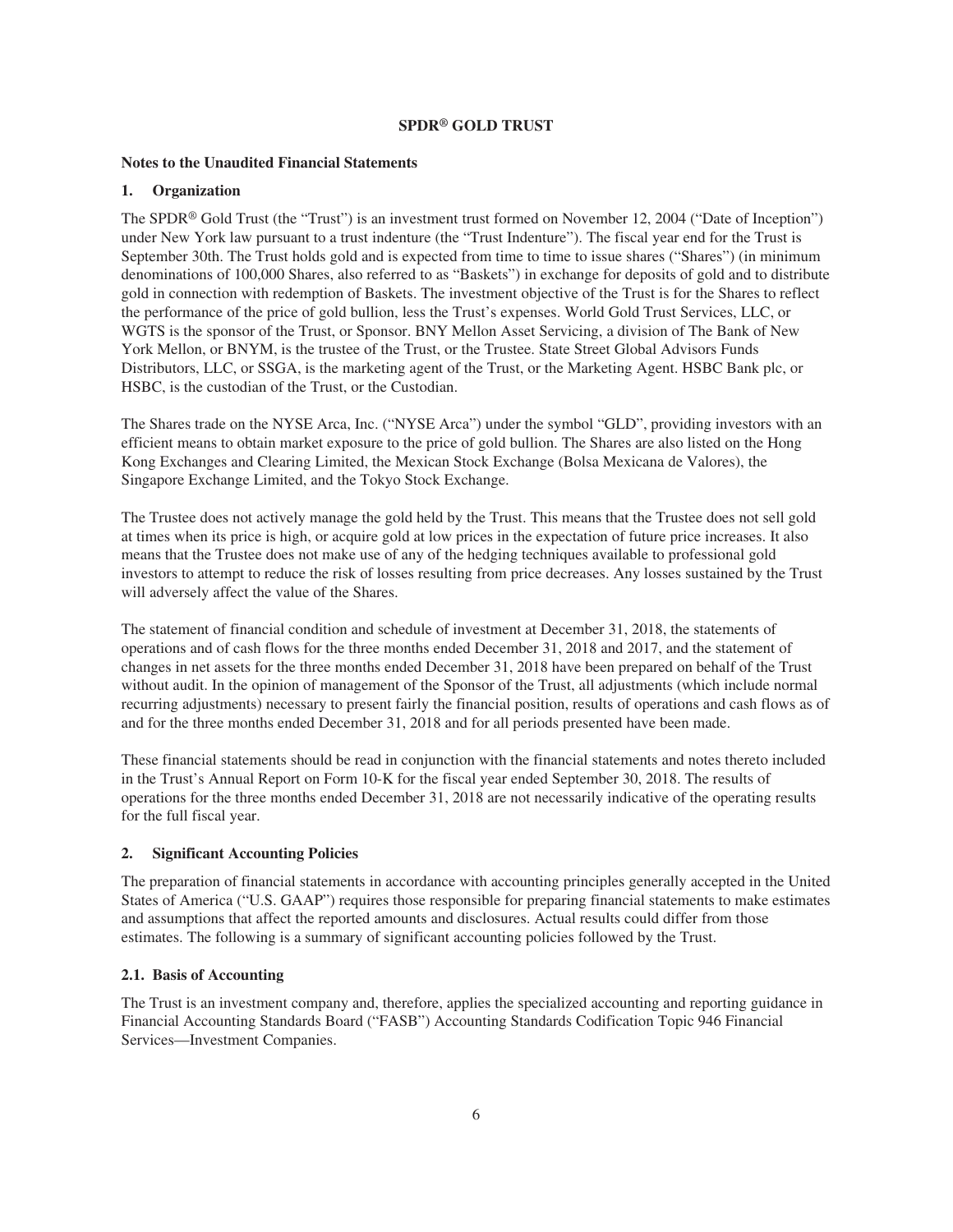#### **2.2. Fair Value Measurement**

FASB Accounting Standards Codification Topic 820, Fair Value Measurements and Disclosures, provides a single definition of fair value, a hierarchy for measuring fair value and expanded disclosures about fair value adjustments.

The Trust does not hold any derivative instruments, and its assets only consist of allocated gold bullion and, from time to time, (i) gold receivable, representing gold covered by contractually binding orders for the creation of Shares where the gold has not yet been transferred to the Trust's account and (ii) cash, which is used to pay expenses.

U.S. GAAP defines fair value as the price the Trust would receive to sell an asset or pay to transfer a liability in an orderly transaction between market participants at the measurement date. The Trust's policy is to value its investments at fair value.

Various inputs are used in determining the fair value of assets and liabilities. Inputs may be based on independent market data ("observable inputs") or they may be internally developed ("unobservable inputs"). These inputs are categorized into a disclosure hierarchy consisting of three broad levels for financial reporting purposes. The level of a value determined for an asset or liability within the fair value hierarchy is based on the lowest level of any input that is significant to the fair value measurement in its entirety. The three levels of the fair value hierarchy are as follows:

Level 1 – Unadjusted quoted prices in active markets for identical assets or liabilities;

Level 2 – Inputs other than quoted prices included within Level 1 that are observable for the asset or liability either directly or indirectly, including quoted prices for similar assets or liabilities in active markets, quoted prices for identical or similar assets or liabilities in markets that are not considered to be active, inputs other than quoted prices that are observable for the asset or liability and inputs that are derived principally from or corroborated by observable market data by correlation or other means; and

Level 3 – Inputs that are unobservable for the asset or liability, including the Trust's assumptions used in determining the fair value of investments.

The following table summarizes the Trust's investments at fair value:

| (Amounts in 000's of US\$)<br>December 31, 2018                                  | <b>Level 1</b> | Level 2        | Level 3          |
|----------------------------------------------------------------------------------|----------------|----------------|------------------|
| Investment in Gold $\dots \dots \dots \dots \dots \dots \dots \dots \dots \dots$ | \$32,456,939   | $s-$           | $\frac{\$ - }{}$ |
|                                                                                  | \$32,456,939   | $S-$           |                  |
| (Amounts in 000's of US\$)<br>September 30, 2018                                 | <b>Level 1</b> | <b>Level 2</b> | Level 3          |
| Investment in Gold $\dots \dots \dots \dots \dots \dots \dots \dots \dots$       | \$28,331,953   | $s-$           | $s-$             |
|                                                                                  | \$28,331,953   |                |                  |

There were no transfers between Level 1 and other Levels for the three months ended December 31, 2018 or for the year ended September 30, 2018.

The Trustee values the gold held by the Trust on the basis of the price of an ounce of gold as determined by the ICE Benchmark Administration Limited ("IBA"), a benchmark administrator, which provides an independently administered auction process as well as the overall administration and governance for the London Bullion Market Association ("LBMA"). In determining the net asset value ("NAV") of the Trust, the Trustee values the gold held by the Trust on the basis of the price of an ounce of gold determined by the IBA 3:00 PM auction process ("LBMA Gold Price PM"), which is an electronic auction, with the imbalance calculated, and the price adjusted in rounds (30 seconds in duration). The auction runs twice daily at 10:30 AM and 3:00 PM London time. The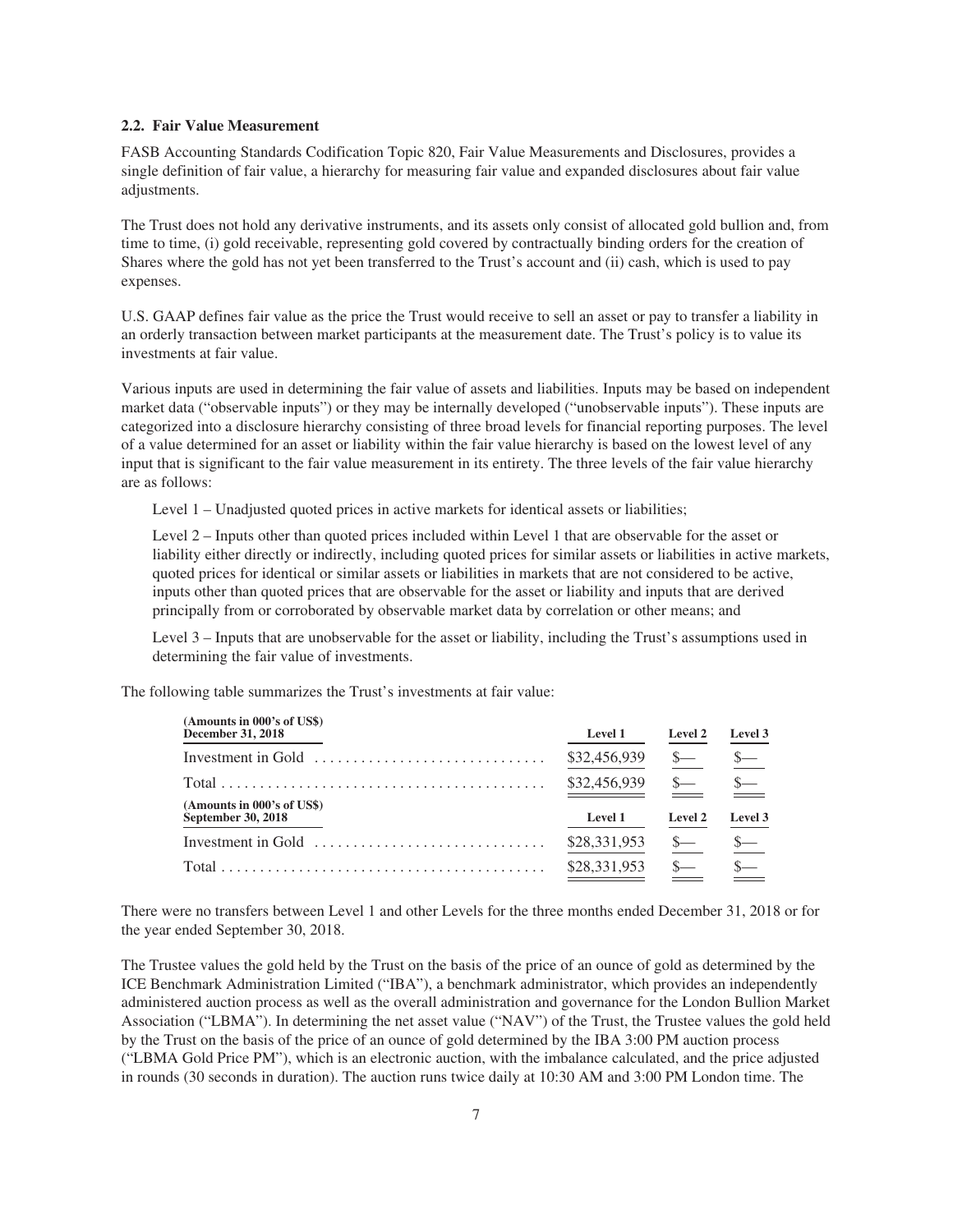Trustee determines the NAV of the Trust on each day the NYSE Arca is open for regular trading, at the earlier of the LBMA Gold Price PM for the day or 12:00 PM New York time. If no LBMA Gold Price is made on a particular evaluation day or if the LBMA Gold Price has not been announced by 12:00 PM New York time on a particular evaluation day, the next most recent LBMA Gold Price (AM or PM) is used in the determination of the NAV of the Trust, unless the Trustee, in consultation with the Sponsor, determines that such a price is inappropriate to use as the basis for such determination.

#### **2.3. Custody of Gold**

Gold is held by HSBC Bank plc, on behalf of the Trust. During the year ended September 30, 2018 and the three months ended December 31, 2018, no gold was held by a subcustodian.

#### **2.4. Gold Receivable**

Gold receivable represents the quantity of gold covered by contractually binding orders for the creation of Shares where the gold has not yet been transferred to the Trust's account. Generally, ownership of the gold is transferred within two business days of the trade date.

| $(A$ mounts in 000's of US\$ $)$ | Dec-31. Sep-30.<br>2018 | 2018 |
|----------------------------------|-------------------------|------|
|                                  |                         |      |

#### **2.5. Gold Payable**

Gold payable represents the quantity of gold covered by contractually binding orders for the redemption of Shares where the gold has not yet been transferred out of the Trust's account. Generally, ownership of the gold is transferred within two business days of the trade date.

| (Amounts in 000's of US\$) | Dec-31.<br>2018 | Sep-30.<br>2018 |
|----------------------------|-----------------|-----------------|
|                            |                 |                 |

#### **2.6. Creations and Redemptions of Shares**

The Trust creates and redeems Shares from time to time, but only in one or more Baskets (a Basket equals a block of 100,000 Shares). The Trust issues Shares in Baskets to certain authorized participants ("Authorized Participants") on an ongoing basis. The creation and redemption of Baskets is only made in exchange for the delivery to the Trust or the distribution by the Trust of the amount of gold and any cash represented by the Baskets being created or redeemed, the amount of which will be based on the combined net asset value of the number of Shares included in the Baskets being created or redeemed determined on the day the order to create or redeem Baskets is properly received.

As the Shares of the Trust are redeemable in Baskets at the option of the Authorized Participants, the Trust has classified the Shares as Net Assets for financial reporting purposes. Activity in the number of Shares created and redeemed for the three months ended December 31, 2018 and December 31, 2017 are as follows:

| (All amounts are in $000$ 's)                             | <b>Three Months</b><br><b>Ended Dec-31,</b><br>2018 | <b>Three Months</b><br><b>Ended Dec-31,</b><br>2017 |
|-----------------------------------------------------------|-----------------------------------------------------|-----------------------------------------------------|
| <b>Activity in Number of Shares Created and Redeemed:</b> |                                                     |                                                     |
|                                                           | 27.500                                              | 9.100                                               |
|                                                           | (11,800)                                            | (18,000)                                            |
| Net Change in Number of Shares Created and Redeemed       | 15,700                                              | (8,900)                                             |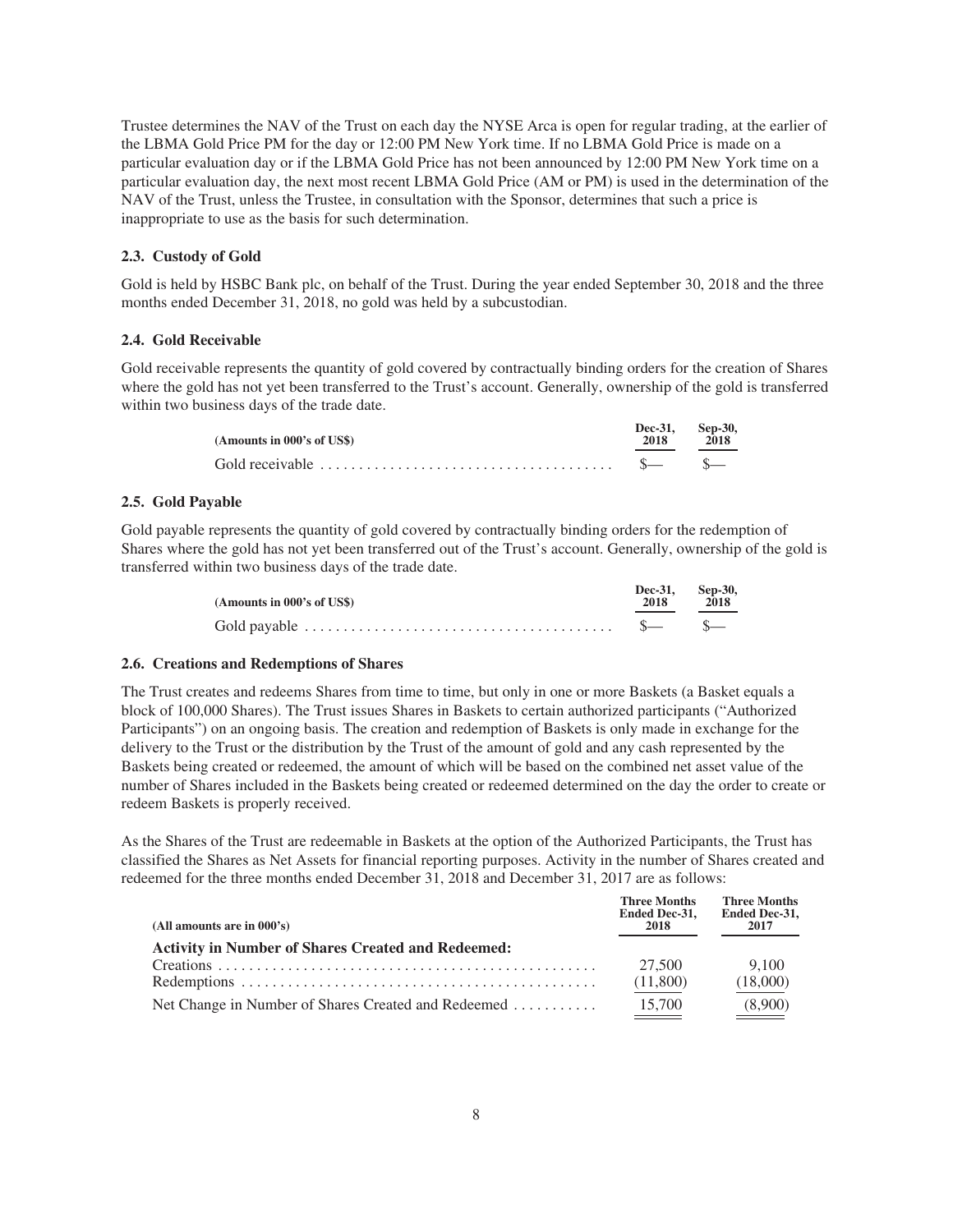| (Amounts in 000's of US\$)                     | <b>Three Months Ended</b><br>Dec-31,<br>2018 | <b>Three Months Ended</b><br>Dec-31,<br>2017 |
|------------------------------------------------|----------------------------------------------|----------------------------------------------|
| <b>Activity in Value of Shares Created and</b> |                                              |                                              |
| Redeemed:                                      |                                              |                                              |
|                                                | \$3,206,541                                  | \$1,095,031                                  |
| Redemptions                                    | (1,364,893)                                  | (2,173,906)                                  |
| Net Change in Value of Shares Created and      |                                              |                                              |
| Redeemed                                       | \$1,841,648                                  | \$(1,078,875)                                |

#### **2.7. Income and Expense (Amounts in 000's of US\$)**

The Trustee will, at the direction of the Sponsor or in its own discretion, sell the Trust's gold as necessary to pay the Trust's expenses. When selling gold to pay expenses, the Trustee will endeavor to sell the smallest amount of gold needed to pay expenses in order to minimize the Trust's holdings of assets other than gold. Unless otherwise directed by the Sponsor, the Trustee will sell gold to the Custodian at the next LBMA Gold Price PM following the sale order. A gain or loss is recognized based on the difference between the selling price and the average cost of the gold sold, and such amounts are reported as net realized gain/(loss) from investment in gold sold to pay expenses on the Statement of Operations.

The Trust's net realized and change in unrealized gain/(loss) on investment in gold for the three months ended December 31, 2018 of \$2,312,450 is made up of a realized loss of (\$823) from the sale of gold to pay expenses, a realized loss of (\$37,588) from gold distributed for the redemption of Shares, and a change in unrealized appreciation of \$2,350,861 on investment in gold.

The Trust's net realized and change in unrealized gain/(loss) on investment in gold for the three months ended December 31, 2017 of \$354,740 is made up of a realized gain of \$590 from the sale of gold to pay expenses, a realized gain of \$38,391 from gold distributed for the redemption of Shares, and a change in unrealized appreciation of \$315,759 on investment in gold.

#### **2.8. Income Taxes**

The Trust identifies its major tax jurisdiction as the United States. The Trust is classified as a "grantor trust" for U.S. federal income tax purposes. As a result, the Trust itself will not be subject to U.S. federal income tax. Instead, the Trust's income and expenses will "flow through" to the Shareholders, and the Trustee will report the Trust's proceeds, income, deductions, gains, and losses to the Internal Revenue Service on that basis. The Sponsor of the Trust has evaluated whether or not there are uncertain tax positions that require financial statement recognition and has determined that no reserves for uncertain tax positions are required as of December 31, 2018 or September 30, 2018.

The Sponsor evaluates tax positions taken or expected to be taken in the course of preparing the Trust's tax returns to determine whether the tax positions are "more-likely-than-not" to be sustained by the applicable tax authority. Tax positions not deemed to meet that threshold would be recorded as an expense in the current year. The Trust is required to analyze all open tax years. Open tax years are those years that are open for examination by the relevant income taxing authority. As of December 31, 2018, the 2017, 2016 and 2015 tax years remain open for examination. There are no examinations in progress at period end.

#### **2.9. New Accounting Pronouncements**

In August 2018, the FASB issued Accounting Standards Update 2018-13, Fair Value Measurement (Topic 820): Disclosure Framework—Changes to the Disclosure Requirements for Fair Value Measurement ("ASU 2018-13"). The update provides guidance that eliminates, adds and modifies certain disclosure requirements for fair value measurements. ASU 2018-13 will be effective for annual periods beginning after December 15, 2019. Early adoption is permitted. Management does not currently expect these changes to have a material impact to future financial statements.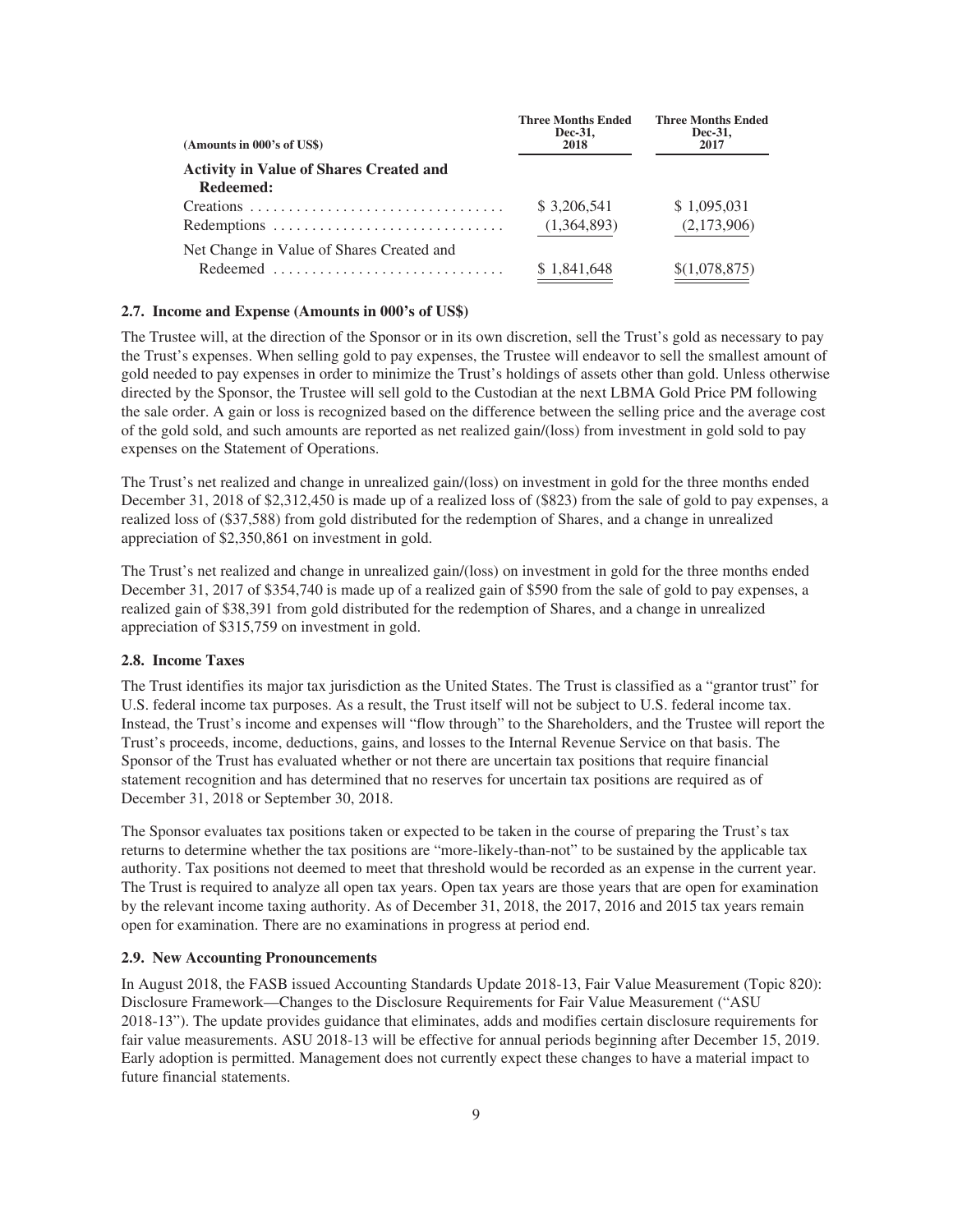#### **3. Related Parties – Sponsor and Trustee**

The Trust's only recurring fixed expense is the Sponsor's fee which accrues daily at an annual rate equal to 0.40% of the daily NAV, in exchange for the Sponsor assuming the responsibility to pay all ordinary fees and expenses of the Trust.

Affiliates of the Trustee may from time to time act as Authorized Participants or purchase or sell gold or Shares for their own account, as agent for their customers and for accounts over which they exercise investment discretion.

#### **4. Concentration of Risk**

The Trust's sole business activity is the investment of gold. Several factors could affect the price of gold including: (i) global supply and demand, which is influenced by such factors as gold's uses in jewelry, technology and industrial applications, purchases made by investors in the form of bars, coins and other gold products, forward selling by gold producers, purchases made by gold producers to unwind gold hedge positions, central bank purchases and sales, and production and cost levels in major gold-producing countries such as China, Australia, and the United States; (ii) investors' expectations with respect to the rate of inflation; (iii) currency exchange rates; (iv) interest rates; (v) investment and trading activities of hedge funds and commodity funds; (vi) other economic variables such as income growth, economic output, and monetary policies; and (vii) global or regional political, economic or financial events and situations, especially those that are unexpected in nature. In addition, while gold is used to preserve wealth by investors around the world, there is no assurance that gold will maintain its long-term value in terms of purchasing power in the future. In the event that the price of gold declines, the Sponsor expects the value of an investment in the Shares to decline proportionately. Each of these events could have a material effect on the Trust's financial position and results of operations.

#### **5. Indemnification**

The Sponsor, and its shareholders, members, directors, officers, employees, affiliates and subsidiaries, are indemnified by the Trust and held harmless against certain losses, liabilities or expenses incurred in the performance of their duties under the Trust Indenture without gross negligence, bad faith, willful misconduct, willful malfeasance or reckless disregard of the indemnified party's obligations and duties under the Trust Indenture. Such indemnity includes payment by the Trust of the costs and expenses incurred in defending against any claim or liability under the Trust Indenture. Under the Trust Indenture, the Sponsor may be able to seek indemnification by the Trust for payments it makes in connection with the Sponsor's activities under the Trust Indenture to the extent its conduct does not disqualify it from receiving such indemnification under the terms of the Trust Indenture. The Sponsor is also indemnified by the Trust and held harmless against any loss, liability or expense arising under the Marketing Agent Agreement or any agreement entered into with an Authorized Participant which provides the procedures for the creation and redemption of Baskets and for the delivery of gold and any cash required for creations and redemptions insofar as such loss, liability or expense arises from any untrue statement or alleged untrue statement of a material fact contained in any written statement provided to the Sponsor by the Trustee. Any amounts payable to the Sponsor are secured by a lien on the Trust's assets.

The Sponsor has agreed to indemnify certain parties against certain liabilities and to contribute to payments that such parties may be required to make in respect of those liabilities. The Trustee has agreed to reimburse such parties, solely from and to the extent of the Trust's assets, for indemnification and contribution amounts due from the Sponsor in respect of such liabilities to the extent the Sponsor has not paid such amounts when due. The Sponsor has agreed that, to the extent the Trustee pays any amount in respect of the reimbursement obligations described in the preceding sentence, the Trustee, for the benefit of the Trust, will be subrogated to and will succeed to the rights of the party so reimbursed against the Sponsor.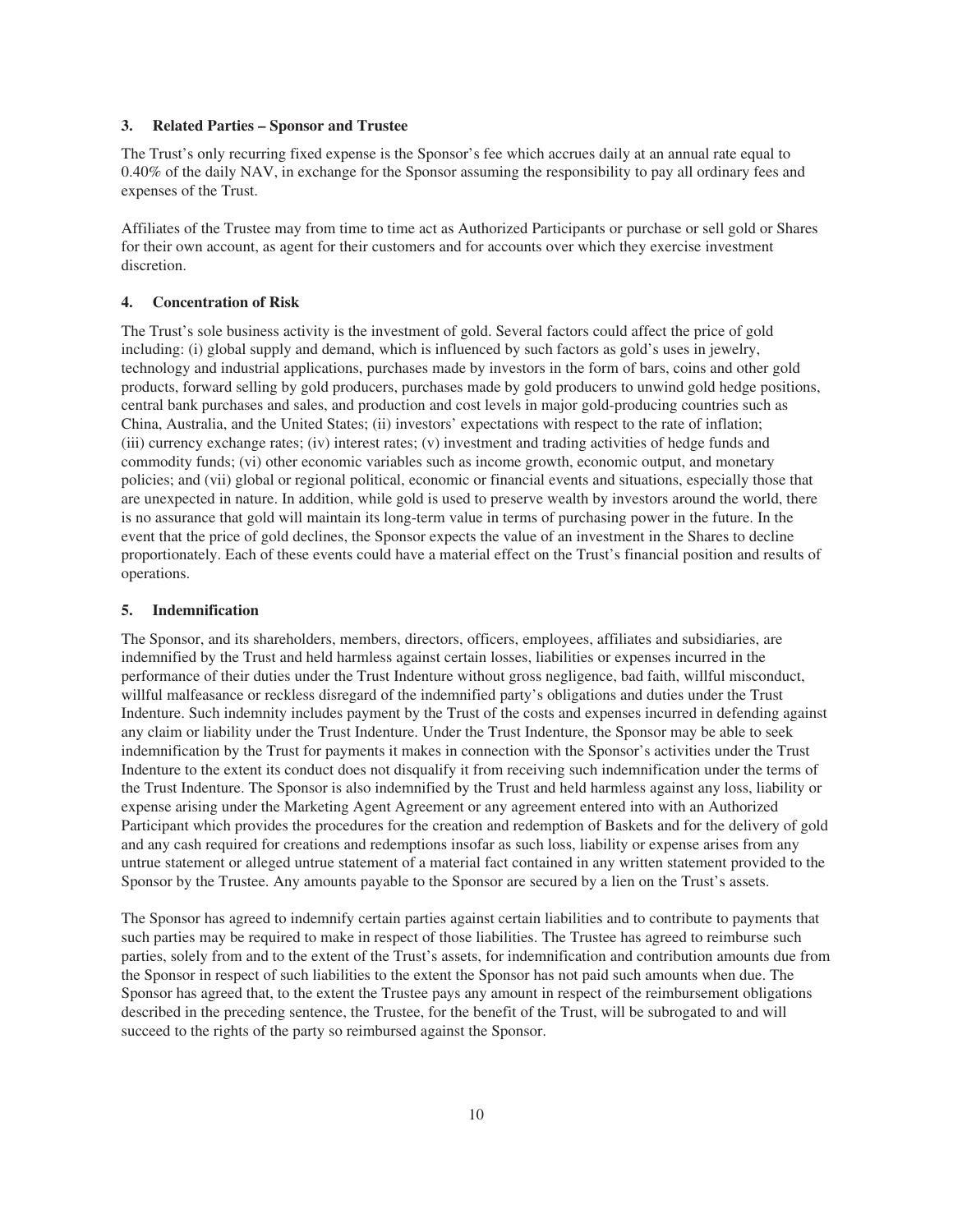## **6. Financial Highlights**

The Trust is presenting the following financial highlights related to investment performance and operations of a Share outstanding for the three month period ended December 31, 2018 and 2017, respectively. The total return at net asset value is based on the change in net asset value of a Share during the period and the total return at market value is based on the change in market value of a Share on the NYSE Arca during the period. An individual investor's return and ratios may vary based on the timing of capital transactions.

| <b>Ended</b><br>Dec-31.<br>2018 | <b>Three Months</b><br><b>Ended</b><br>Dec-31,<br>2017 |
|---------------------------------|--------------------------------------------------------|
|                                 |                                                        |
| \$112.35                        | \$121.91                                               |
| (0.12)                          | (0.12)                                                 |
| 8.93                            | 1.26                                                   |
| 8.81                            | 1.14                                                   |
| \$121.16                        | \$123.05                                               |
| \$112.76                        | \$121.58                                               |
| \$121.25                        | \$123.65                                               |
| $(0.40)\%$                      | $(0.40)\%$                                             |
| $0.40\%$                        | $0.40\%$                                               |
| $0.40\%$                        | $0.40\%$                                               |
| 7.84%                           | $0.94\%$                                               |
| $7.53\%$                        | 1.70%                                                  |
|                                 | <b>Three Months</b>                                    |

(1) Percentages are annualized.

(2) Percentages are not annualized.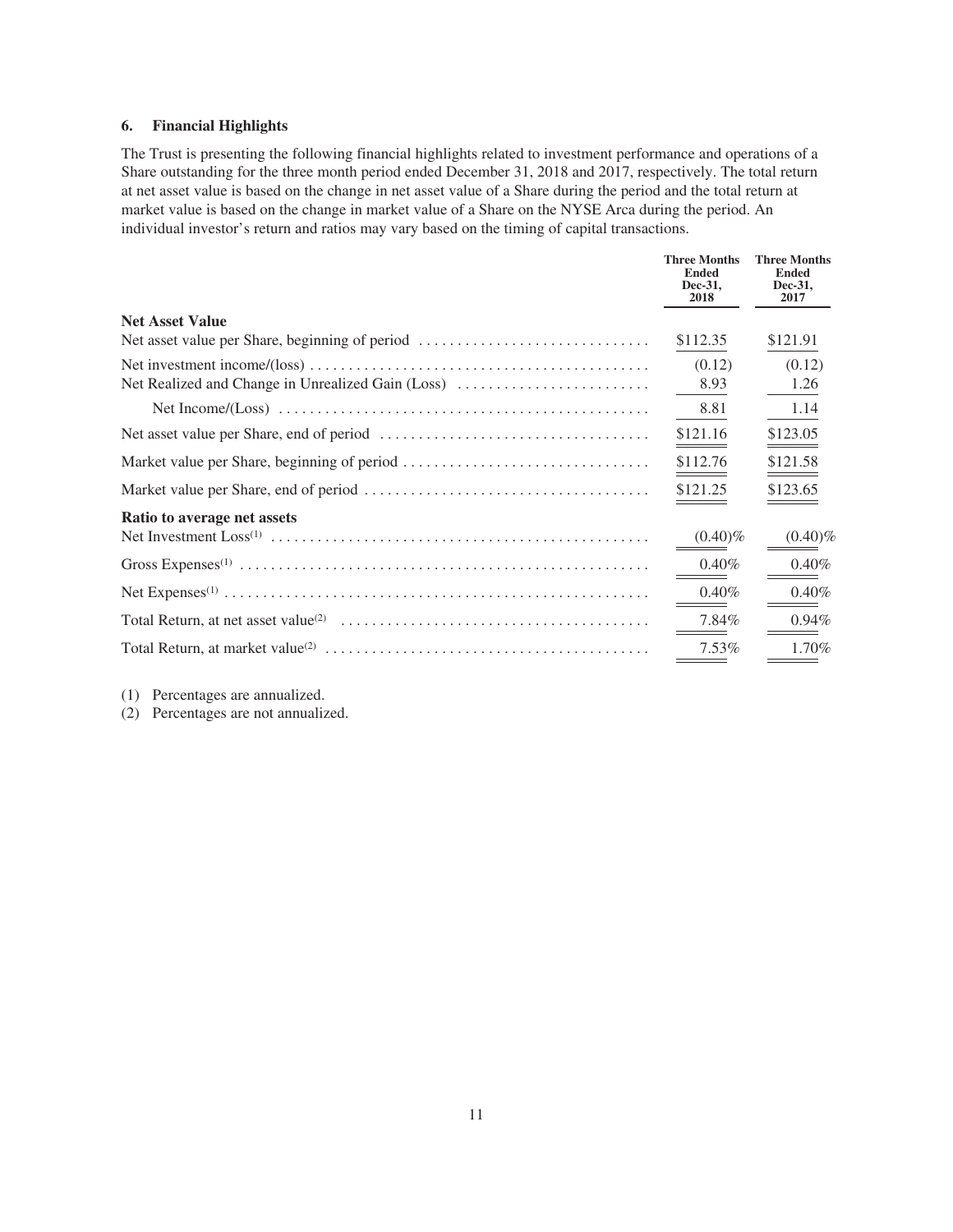#### **Item 2. Management's Discussion and Analysis of Financial Condition and Results of Operations**

*This information should be read in conjunction with the financial statements and notes included in Item 1 of Part I of this Quarterly Report. The discussion and analysis which follows may contain trend analysis and other forward-looking statements within the meaning of Section 21E of the Securities Exchange Act of 1934, as amended, which reflect our current views with respect to future events and financial results. Words such as "anticipate," "expect," "intend," "plan," "believe," "seek," "outlook" and "estimate" as well as similar words and phrases signify forward-looking statements. SPDR® Gold Trust's forward-looking statements are not guarantees of future results and conditions and important factors, risks and uncertainties may cause our actual results to differ materially from those expressed in our forward-looking statements.*

#### **Trust Overview**

SPDR® Gold Trust is an investment trust that was formed on November 12, 2004 ("Date of Inception"). The Trust issues baskets of Shares, or Baskets, in exchange for deposits of gold and distributes gold in connection with the redemption of Baskets. The investment objective of the Trust is for the Shares to reflect the performance of the price of gold bullion, less the expenses of the Trust's operations. The Shares are designed to provide investors with a cost effective and convenient way to invest in gold.

Gold is held by HSBC Bank plc (the "Custodian") on behalf of the Trust.

As of the date of this quarterly report, Credit Suisse Securities (USA) LLC, Goldman, Sachs & Co., Goldman Sachs Execution & Clearing, L.P., HSBC Securities (USA) Inc., J.P. Morgan Securities LLC, Merrill Lynch Professional Clearing Corp., Morgan Stanley & Co. LLC, RBC Capital Markets LLC, Scotia Capital (USA) Inc., UBS Securities LLC, and Virtu Financial BD LLC are the only Authorized Participants. An updated list of Authorized Participants can be obtained from the Trustee or the Sponsor.

Investing in the Shares does not insulate the investor from certain risks, including price volatility. The following chart illustrates the movement in the price of the Shares and NAV of the Shares against the corresponding gold price (per 1/10 of an oz. of gold) since the day the Shares first began trading on the NYSE:





The divergence of the price of the Shares and NAV of the Shares from the gold price over time reflects the cumulative effect of the Trust expenses that arise if an investment had been held since inception.

#### **Critical Accounting Policy**

#### **Valuation of Gold, Definition of NAV**

The Trustee values the gold held by the Trust and determines the NAV of the Trust as of the LBMA Gold Price PM on each day that the NYSE Arca is open for regular trading unless there is no LBMA Gold Price on such day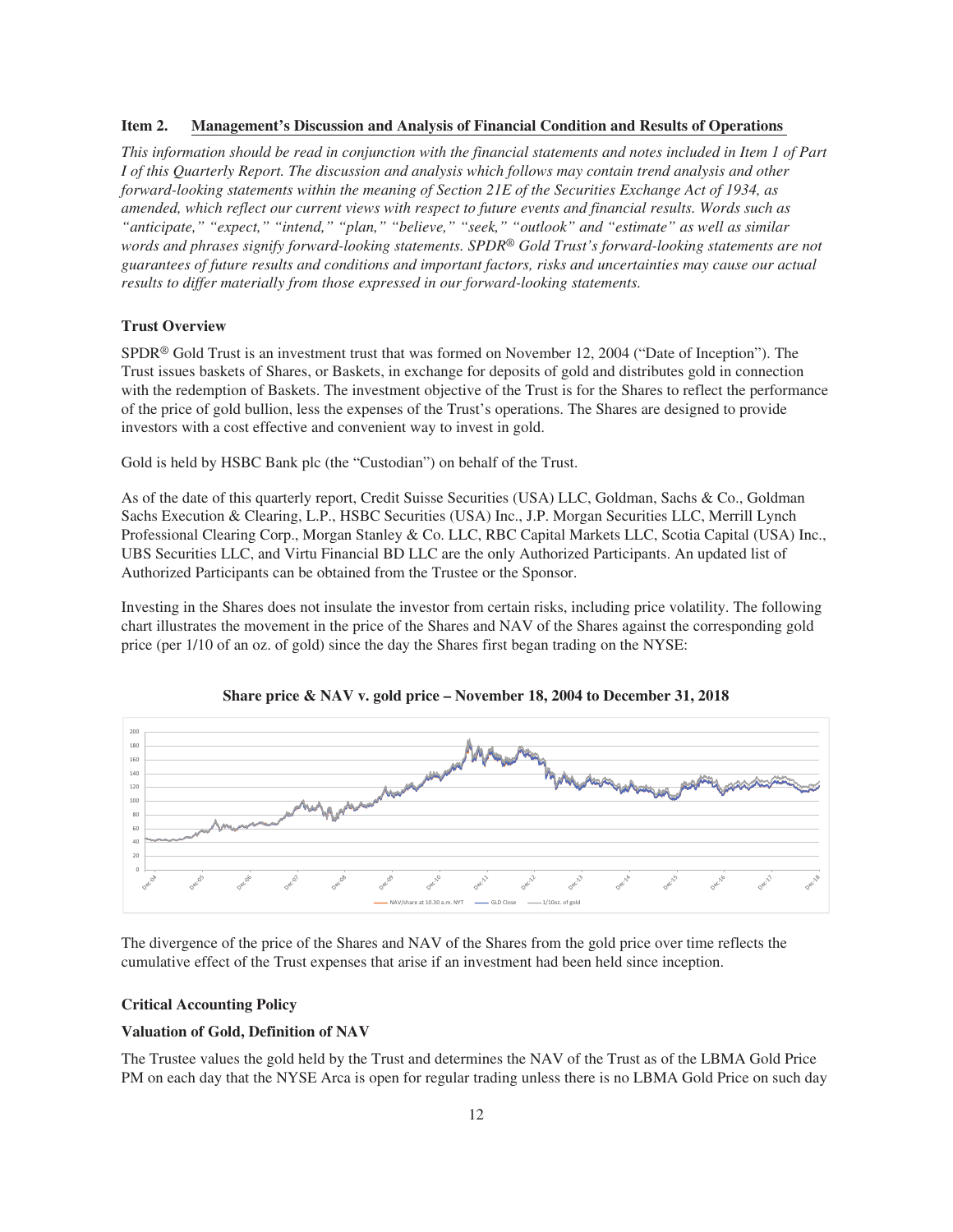or the LBMA Gold Price has not been announced by 12:00 PM New York time on such day or the Valuation Time.

At the Valuation Time, the Trustee values the Trust's gold on the basis of that day's LBMA Gold Price PM or, if no LBMA Gold Price PM is made on such day or has not been announced by the Valuation Time, the next most recent LBMA Gold Price (AM or PM) determined prior to the Valuation Time will be used, unless the Trustee, in consultation with the Sponsor, determines that such price is inappropriate as a basis for valuation. In the event the Trustee and the Sponsor determine that the LBMA Gold Price PM or last prior LBMA Gold Price (AM or PM) is not an appropriate basis for valuation of the Trust's gold, they will identify an alternative basis for such valuation to be employed by the Trustee. While we believe that the LBMA Gold Price is an appropriate indicator of the value of gold, there are other indicators that are available that could be different than the LBMA Gold Price. The use of such an alternative indicator could result in materially different fair value pricing of the gold in the Trust which could result in different market adjustments or redemption value adjustments of our outstanding redeemable Shares.

Once the value of the gold has been determined, the Trustee subtracts all estimated accrued sponsor fees, expenses and other liabilities of the Trust from the total value of the gold and all other assets of the Trust. The resulting figure is the NAV of the Trust. The Trustee determines the NAV per Share by dividing the NAV of the Trust by the number of Shares outstanding as of the close of trading on NYSE Arca.

#### **Results of Operations**

In the three months ended December 31, 2018, an additional 27,500,000 Shares (275 Baskets) were created in exchange for 2,600,852 ounces of gold, 11,800,000 Shares (118 Baskets) were redeemed in exchange for 1,116,190 ounces of gold, and 23,834 ounces of gold were sold to pay expenses.

At December 31, 2018, the Custodian held 25,324,339, ounces of gold on behalf of the Trust in its vault, 100% of which is allocated gold in the form of London Good Delivery gold bars with a market value of \$32,456,939,387 (cost — \$31,791,353,608). Subcustodians did not hold any gold in their vaults on behalf of the Trust.

At September 30, 2018, the Custodian held 23,863,511 ounces of gold on behalf of the Trust, 100% of which is allocated gold in the form of London Good Delivery gold bars with a market value of \$28,331,953,406 (cost — \$30,017,228,742). Subcustodians did not hold any gold in their vaults on behalf of the Trust.

On September 12, 2018, Inspectorate International Limited, or Inspectorate, concluded the annual full count of the Trust's gold bullion held by the Custodian. On October 1, 2018, Inspectorate concluded reconciliation procedures from September 12, 2018 through September 30, 2018. The results can be found on www.spdrgoldshares.com.

#### *Cash Resources and Liquidity*

At December 31, 2018, the Trust did not have any cash balances. When selling gold to pay expenses, the Trustee endeavors to sell the exact amount of gold needed to pay expenses in order to minimize the Trust's holdings of assets other than gold. As a consequence, we expect that the Trust will not record any net cash flow from its operations and that its cash balance will be zero at the end of each reporting period.

#### *Analysis of Movements in the Price of Gold*

As movements in the price of gold are expected to directly affect the price of the Trust's Shares, investors should understand what the recent movements in the price of gold have been. Investors, however, should also be aware that past movements in the gold price are not indicators of future movements. This section identifies recent trends in the movements of the gold price.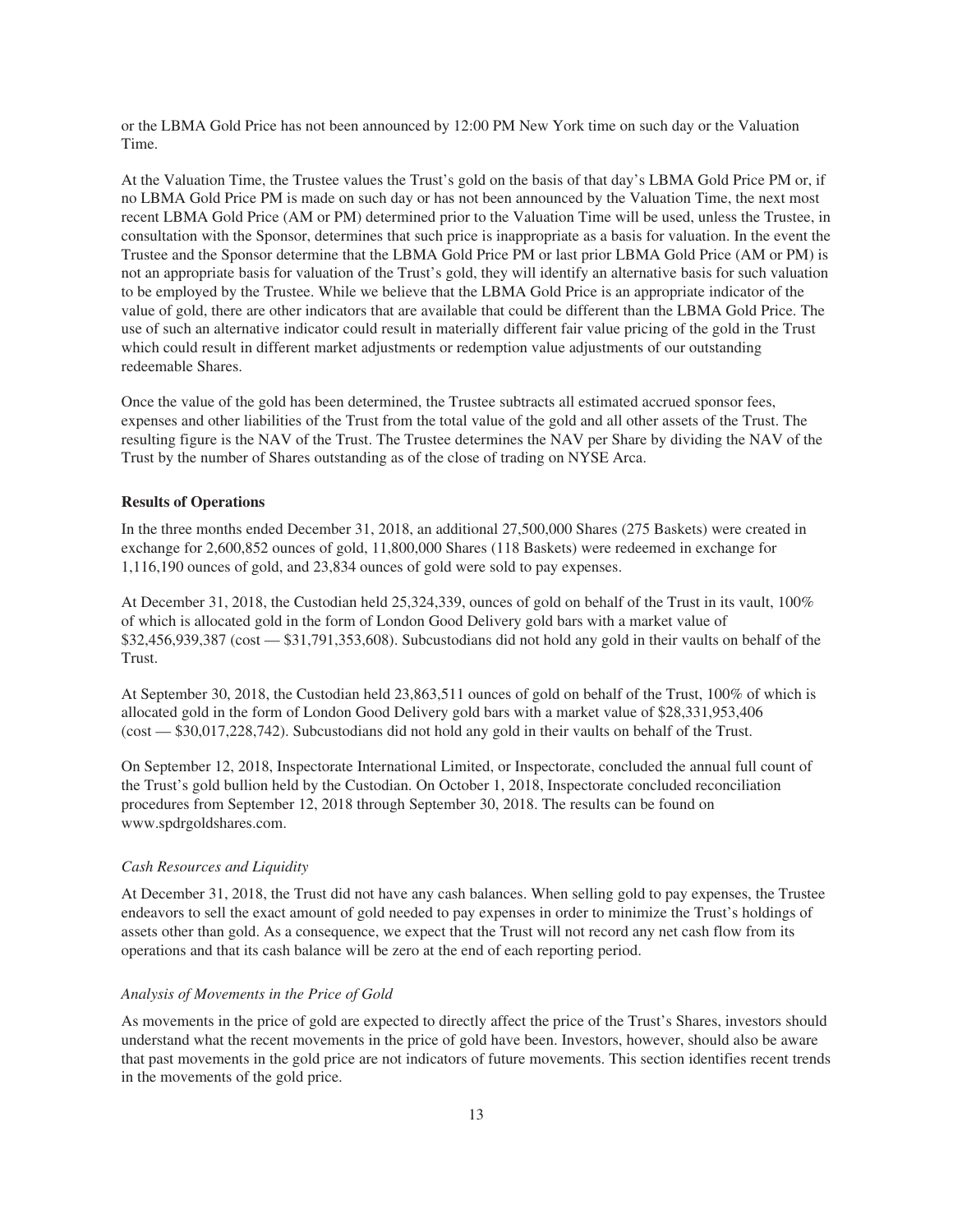The following chart provides historical background on the price of gold. The chart illustrates movements in the price of gold in US dollars per ounce over the period from January 1, 2014 to December 31, 2018, and is based on the LBMA Gold Price PM when available since March 20, 2015 and previously the London PM Fix.



**Daily gold price – January 1, 2014 to December 31, 2018**

The average, high, low and end-of-period gold prices for the three and twelve month periods over the prior three years and for the period from the Date of Inception through December 31, 2018, based on the LBMA Gold Price PM (formerly the London PM Fix), were:

| Average High Date Low Date<br><b>Period</b>                                                                                           |  |  | End of<br>period | Last<br><b>business</b><br>$day^{(1)}$                                                            |
|---------------------------------------------------------------------------------------------------------------------------------------|--|--|------------------|---------------------------------------------------------------------------------------------------|
| Three months to March 31, 2016  \$1,184.30 \$1,277.50 Mar 04, 2016 \$1,077.00 Jan 05, 2016 \$1,237.00 Mar 31, 2016                    |  |  |                  |                                                                                                   |
| Three months to June 30, 2016  \$1,260.03 \$1,324.55 Jun 27, 2016 \$1,212.10 May 31, 2016 \$1,320.75 Jun 30, 2016                     |  |  |                  |                                                                                                   |
| Three months to September 30,                                                                                                         |  |  |                  |                                                                                                   |
|                                                                                                                                       |  |  |                  |                                                                                                   |
| Three months to December 31, 2016 . \$1,218.75 \$1,313.30 Oct 03, 2016 \$1,125.70 Dec 20, 2016 \$1,159.10 Dec 30, 2016 <sup>(2)</sup> |  |  |                  |                                                                                                   |
| Three months to March 31, 2017  \$1,219.47 \$1,257.55 Mar 27, 2017 \$1,151.00 Jan 03, 2017 \$1,244.85 Mar 31, 2017                    |  |  |                  |                                                                                                   |
| Three months to June 30, 2017 \$1,256.59 \$1,293.50 Jun 06, 2017 \$1,220.40 May 09, 2017 \$1,242.25 Jun 30, 2017                      |  |  |                  |                                                                                                   |
| Three months to September 30,                                                                                                         |  |  |                  |                                                                                                   |
|                                                                                                                                       |  |  |                  |                                                                                                   |
| Three months to December 31, 2017 . \$1,275.42 \$1,303.30 Oct 16, 2017 \$1,240.90 Dec 12, 2017 \$1,296.50 Dec 29, 2017 <sup>(2)</sup> |  |  |                  |                                                                                                   |
| Three months to March 31, 2018  \$1,329.29 \$1,354.95 Jan 25, 2018 \$1,307.75 Mar 01, 2018 \$1,323.85 Mar 29, 2018                    |  |  |                  |                                                                                                   |
| Three months to June 30, 2018 \$1,305.99 \$1,351.45 Apr 18, 2018 \$1,250.45 Jun 29, 2018 \$1,250.45 Jun 29, 2018                      |  |  |                  |                                                                                                   |
| Three months to September 30,                                                                                                         |  |  |                  |                                                                                                   |
|                                                                                                                                       |  |  |                  |                                                                                                   |
| Three months to December 31, 2018 . \$1,226.28 \$1,279.00 Dec 28, 2018 \$1,185.55 Oct 09, 2018 \$1,281.65 Dec 31, 2018 <sup>(2)</sup> |  |  |                  |                                                                                                   |
| Twelve months ended December 31,                                                                                                      |  |  |                  |                                                                                                   |
|                                                                                                                                       |  |  |                  | \$1,250.27 \$1,366.25 Jul 06, 2016 \$1,077.00 Jan 05, 2016 \$1,159.10 Dec 30, 2016 <sup>(2)</sup> |
| Twelve months ended December 31,                                                                                                      |  |  |                  |                                                                                                   |
|                                                                                                                                       |  |  |                  | \$1,257.15 \$1,346.25 Sep 08, 2017 \$1,151.00 Jan 03, 2017 \$1,296.50 Dec 29, 2017 <sup>(2)</sup> |
| Twelve months ended December 31,                                                                                                      |  |  |                  |                                                                                                   |
|                                                                                                                                       |  |  |                  |                                                                                                   |
| November 12, 2004 to December 31,                                                                                                     |  |  |                  |                                                                                                   |
| 2018 \$1,112.79 \$1,895.00 Sep 05, 2011 \$411.10 Feb 08, 2005 \$1,281.65 Dec 31, 2018 <sup>(2)</sup>                                  |  |  |                  |                                                                                                   |
|                                                                                                                                       |  |  |                  |                                                                                                   |

(1) The end of period gold price is the LBMA Gold Price PM on the last business day of the period. This is in accordance with the Trust Indenture and the basis used for calculating the Net Asset Value of the Trust.

(2) There was no LBMA Gold Price PM on the last business day of December 2018, 2017 or 2016. The LBMA Gold Price AM on the last business day of December 2018, 2017 and 2016 was \$1,281.65, \$1,296.50 and \$1,159.10, respectively. The Net Asset Value of the Trust on December 31, 2018, 2017 and 2016 was calculated using the LBMA Gold Price AM, in accordance with the Trust Indenture.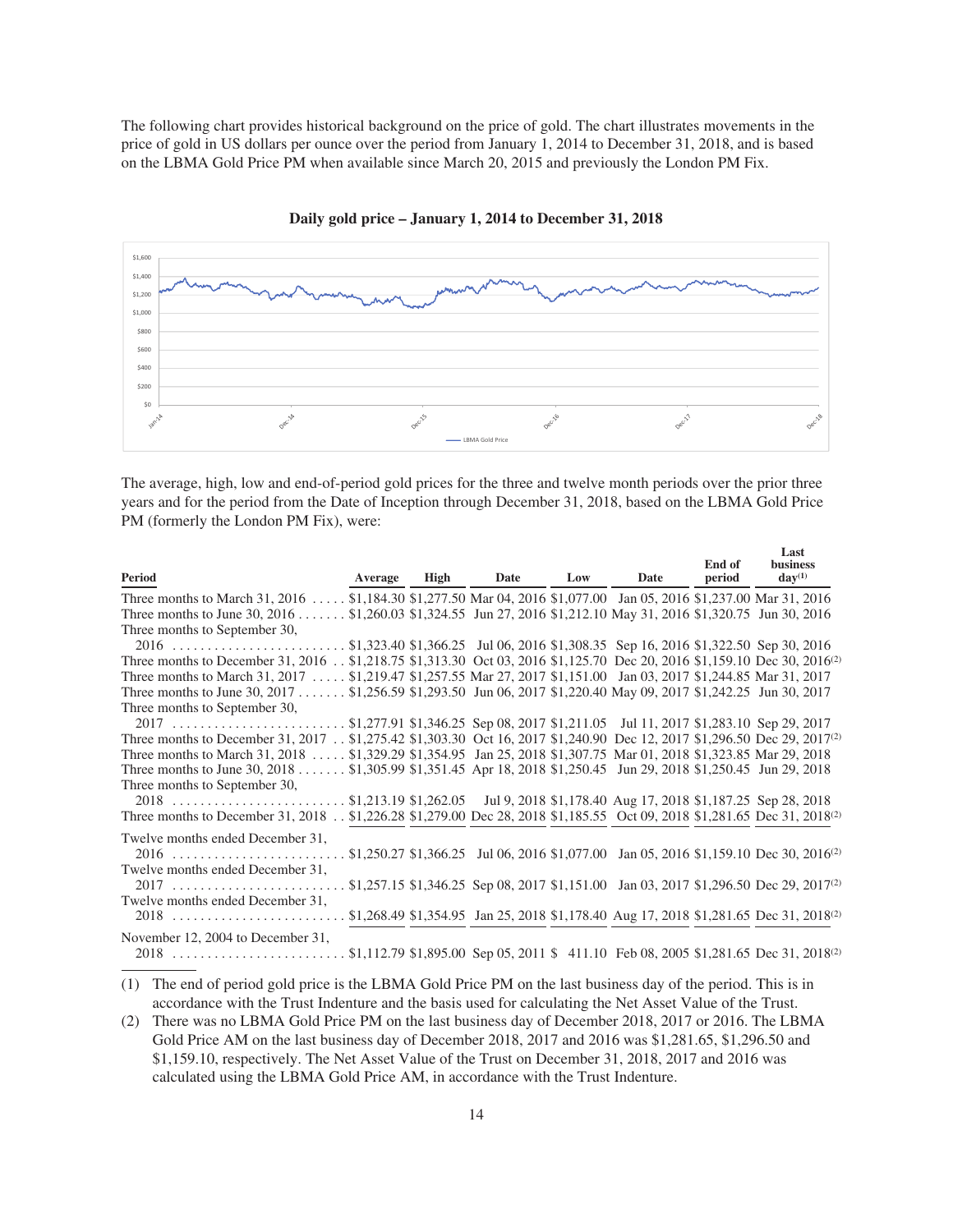#### **Item 3. Quantitative and Qualitative Disclosures About Market Risk**

The Trust Indenture does not authorize the Trustee to borrow for payment of the Trust's ordinary expenses. The Trust does not engage in transactions in foreign currencies which could expose the Trust or holders of Shares to any foreign currency related market risk. The Trust does not invest in any derivative financial instruments or long-term debt instruments.

## **Item 4. Controls and Procedures**

The duly authorized officers of the Sponsor, performing functions equivalent to those a principal executive officer and principal financial officer of the Trust would perform if the Trust had any officers, have evaluated the effectiveness of the Trust's disclosure controls and procedures, and have concluded that the disclosure controls and procedures of the Trust were effective as of the end of the period covered by this report. Such disclosure controls and procedures are designed to provide reasonable assurance that information required to be disclosed in the reports that the Trust files or submits under the Securities Exchange Act of 1934, as amended, are recorded, processed, summarized and reported, within the time period specified in the applicable rules and forms, and that such information is accumulated and communicated to the duly authorized officers of the Sponsor performing functions equivalent to those a principal executive officer and principal financial officer of the Trust would perform if the Trust had any officers, and to the Audit Committee of the Sponsor, as appropriate, to allow timely decisions regarding required disclosure.

*Internal control over financial reporting.* There has been no change in the internal control over financial reporting that occurred during our most recent fiscal quarter that has materially affected, or is reasonably likely to materially affect, the Trust's internal control over financial reporting.

#### **PART II - OTHER INFORMATION:**

#### **Item 1. Legal Proceedings**

Not applicable.

#### **Item 1A. Risk Factors**

You should carefully consider the factors discussed in Part I, Item 1A. "Risk Factors" in our Annual Report on Form 10-K for the year ended September 30, 2018, which could materially affect our business, financial condition or future results. There have been no material changes in our risk factors from those disclosed in our 2018 Annual Report on Form 10-K.

The risks described in our Annual Report on Form 10-K are not the only risks facing the Trust. Additional risks and uncertainties not currently known to us or that we currently deem to be immaterial also may materially adversely affect our business, financial condition and/or operating results.

#### **Item 2. Unregistered Sales of Equity Securities and Use of Proceeds**

- a) None.
- b) Not applicable.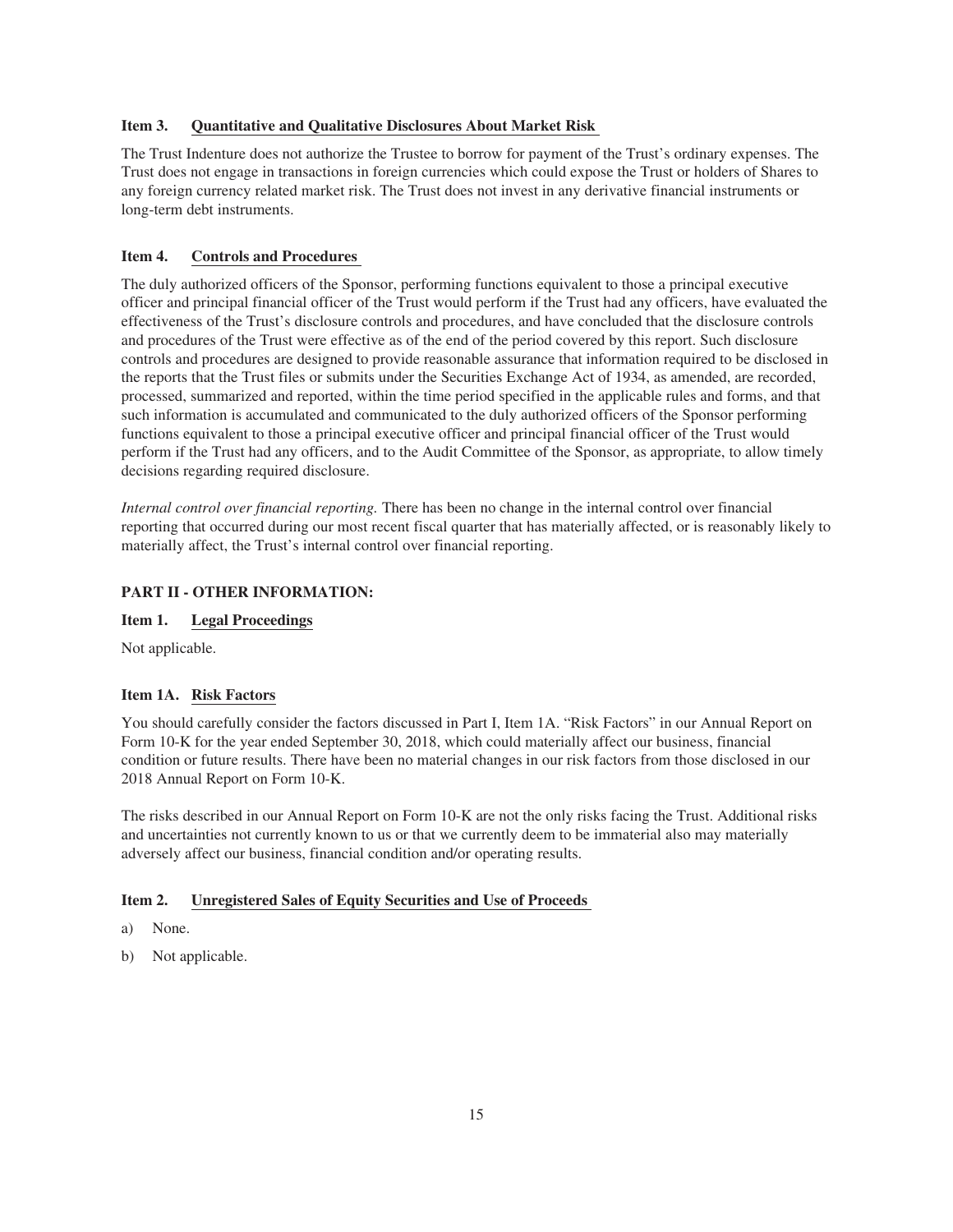c) As of the date of the formation of the Trust on November 12, 2004, the NAV of the Trust, which represents the value of the gold deposited in the Trust, was \$13,081,500, and the NAV per Share was \$43.60. Since formation and through December 31, 2018, 13,512, Baskets (1,351,200,000 Shares) have been created and 10,834 Baskets (1,083,400,000 Shares) have been redeemed.

| Period                   | <b>Total Number of Shares</b><br><b>Redeemed</b> | <b>Average Ounces of Gold</b><br><b>Per Share</b> |
|--------------------------|--------------------------------------------------|---------------------------------------------------|
| $10/01/18$ to $10/31/18$ | 5,400,000                                        | .09462                                            |
| $11/01/18$ to $11/30/18$ | 3.500,000                                        | .09458                                            |
| $12/01/18$ to $12/31/18$ | 2,900,000                                        | .09455                                            |
| Total                    | 11,800,000                                       | .09458                                            |

## **Item 3. Defaults Upon Senior Securities**

None.

**Item 4. Mine Safety Disclosures.**

None.

**Item 5. Other Information**

None.

#### **Item 6. Exhibits**

The exhibits listed on the accompanying Exhibit Index, and such Exhibit Index, are filed or incorporated by reference as a part of this report.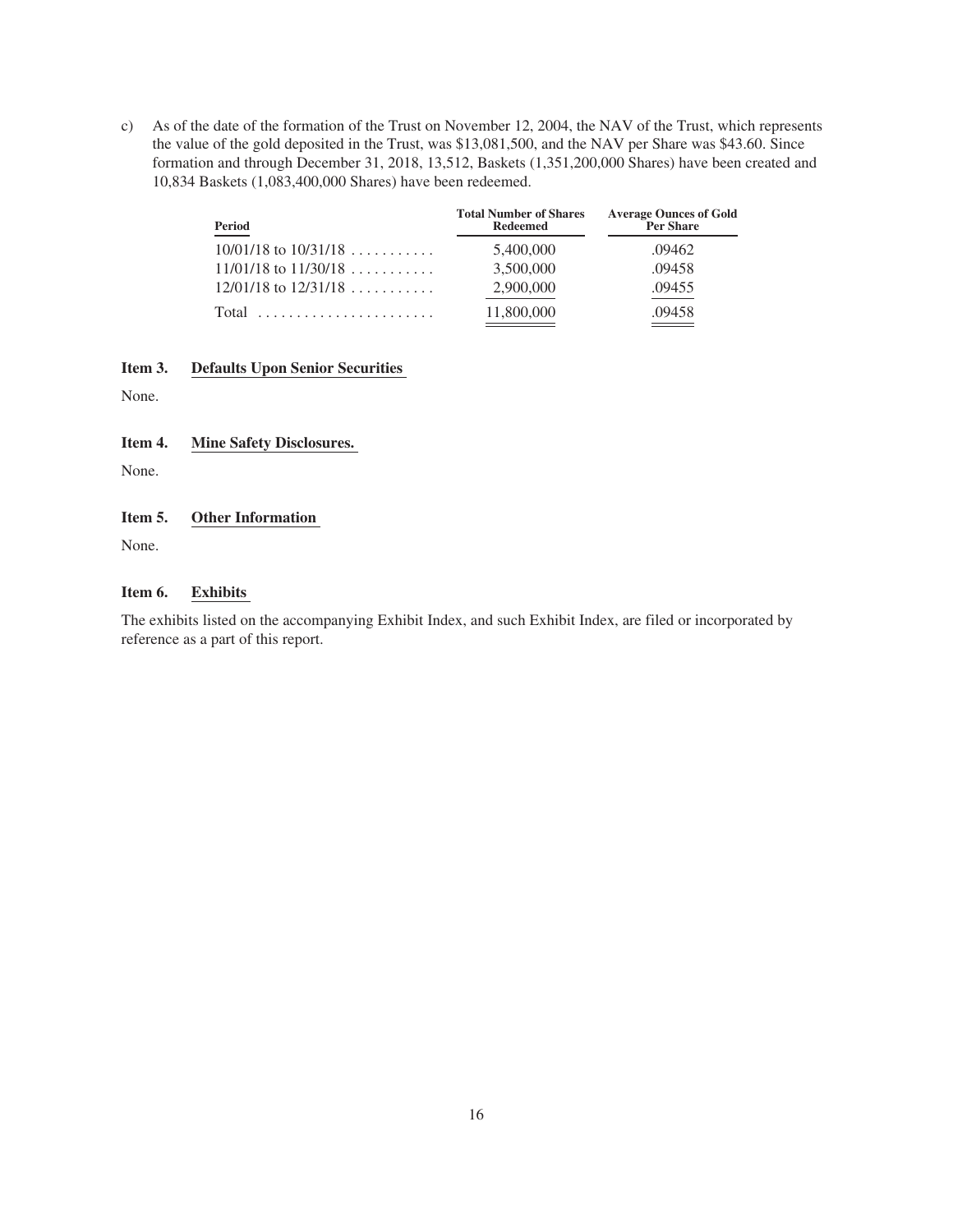#### **EXHIBIT INDEX**

Pursuant to Item 601 of Regulation S-K

| <b>Exhibit</b><br>No. | <b>Description of Exhibit</b>                                                                                                                                                                                                                         |
|-----------------------|-------------------------------------------------------------------------------------------------------------------------------------------------------------------------------------------------------------------------------------------------------|
| 31.1                  | Certification of Principal Executive Officer pursuant to Rule 13a-14(a) and 15d-14(a) under the<br>Securities Exchange Act of 1934, as amended, with respect to the Trust's Quarterly Report on<br>Form 10-Q for the quarter ended December 31, 2018. |
| 31.2                  | Certification of Principal Financial Officer pursuant to Rule 13a-14(a) and 15d-14(a) under the<br>Securities Exchange Act of 1934, as amended, with respect to the Trust's Quarterly Report on<br>Form 10-Q for the quarter ended December 31, 2018. |
| 32.1                  | Certification of Principal Executive Officer pursuant to Section 906 of the Sarbanes-Oxley Act of<br>2002, with respect to the Trust's Quarterly Report on Form 10-Q for the quarter ended<br>December 31, 2018.                                      |
| 32.2                  | Certification of Principal Financial Officer pursuant to Section 906 of the Sarbanes-Oxley Act of<br>2002, with respect to the Trust's Quarterly Report on Form 10-Q for the quarter ended<br>December 31, 2018.                                      |
| $101.$ INS*           | <b>XBRL</b> Instance Document                                                                                                                                                                                                                         |
| 101.SCH*              | <b>XBRL Taxonomy Extension Schema Document</b>                                                                                                                                                                                                        |
| $101.CAL*$            | <b>XBRL Taxonomy Extension Calculation Linkbase Document</b>                                                                                                                                                                                          |
| $101.LAB*$            | XBRL Taxonomy Extension Label Linkbase Document                                                                                                                                                                                                       |
| 101.PRE*              | XBRL Taxonomy Extension Presentation Linkbase Document                                                                                                                                                                                                |
| 101.DEF*              | XBRL Taxonomy Extension Definition Linkbase Document                                                                                                                                                                                                  |
|                       |                                                                                                                                                                                                                                                       |

<sup>\*</sup> Pursuant to Rule 406T of Regulation S-T, these interactive data files are deemed not filed or part of a registration statement or prospectus for purposes of Sections 11 or 12 of the Securities Act of 1933, as amended, are deemed not filed for the purposes of Section 18 of the Securities and Exchange Act of 1934, as amended, and otherwise are not subject to liability under those sections.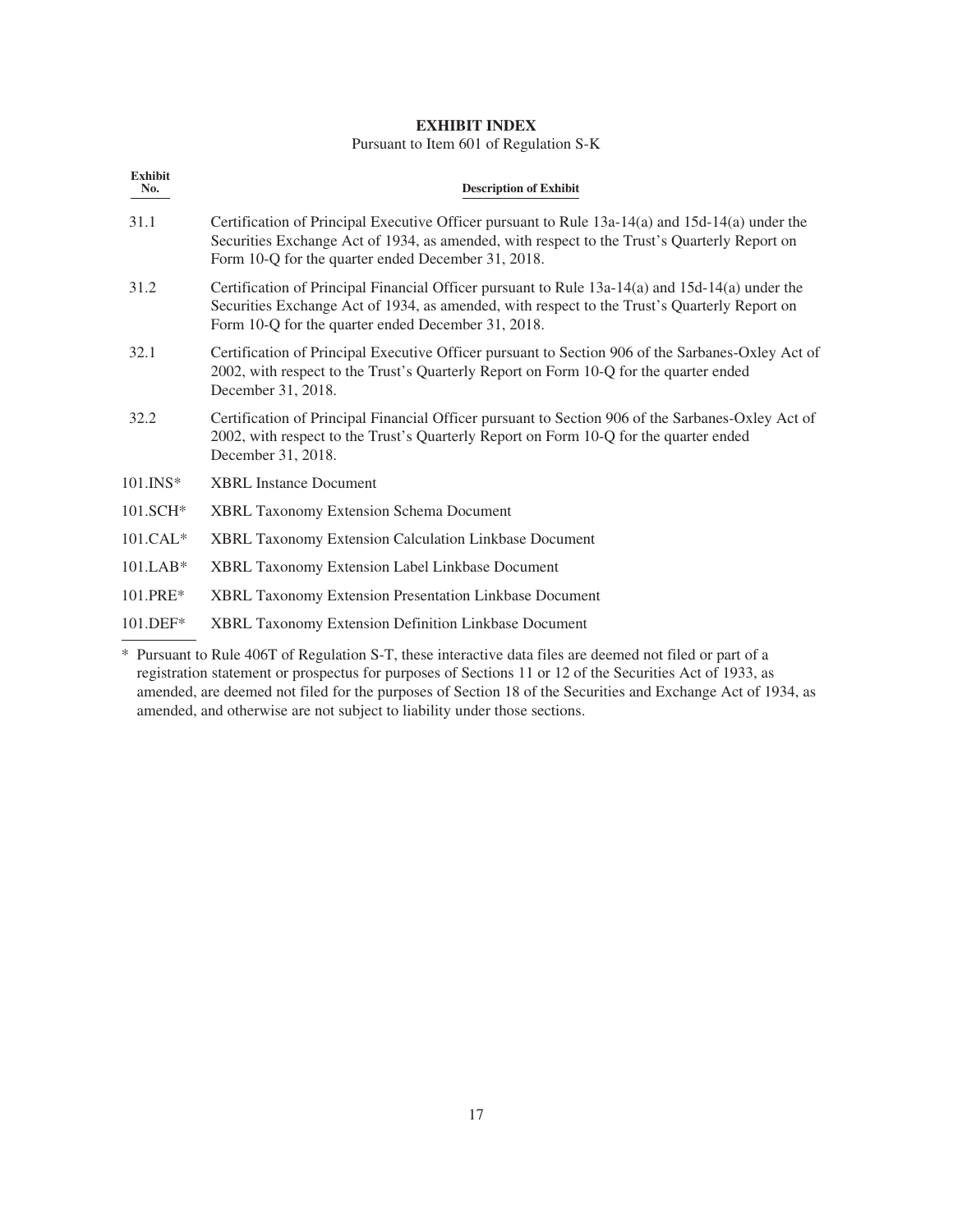## **SIGNATURES**

Pursuant to the requirements of the Securities Exchange Act of 1934, the registrant has duly caused this report to be signed on its behalf by the undersigned in the capacities\* indicated thereunto duly authorized.

> WORLD GOLD TRUST SERVICES, LLC Sponsor of the SPDR® Gold Trust (Registrant)

/s/ Joseph R. Cavatoni

Joseph R. Cavatoni Principal Executive Officer

/s/ Laura S. Melman

Laura S. Melman Chief Financial Officer and Treasurer (Principal Financial Officer)

Date: February 8, 2019

\* The Registrant is a trust and the persons are signing in their capacities as officers of World Gold Trust Services, LLC, the Sponsor of the Registrant.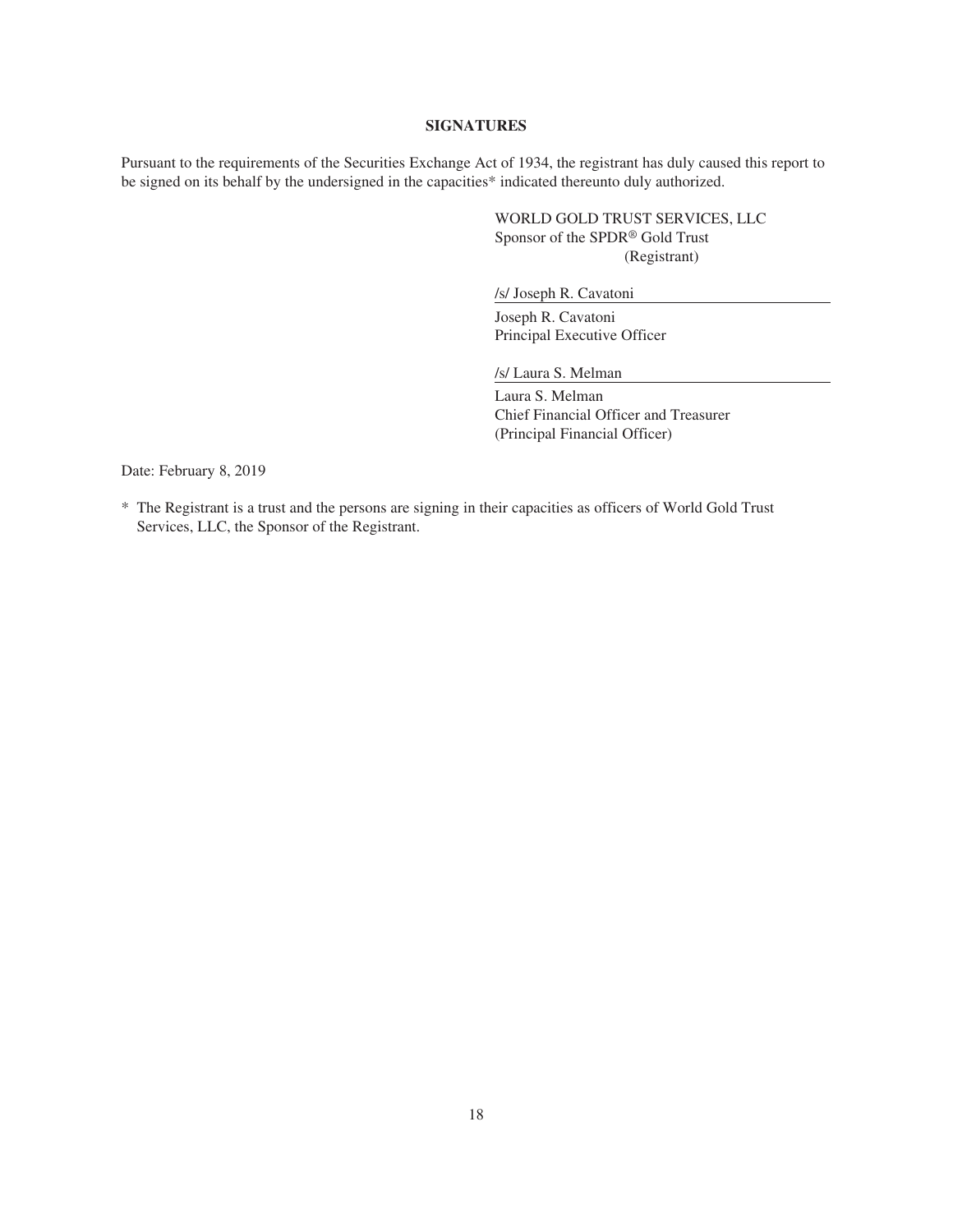## **CERTIFICATION OF PRINCIPAL EXECUTIVE OFFICER PURSUANT TO RULE 13a-14(a) AND 15d-14(a) UNDER THE SECURITIES EXCHANGE ACT OF 1934, AS AMENDED**

I, Joseph R. Cavatoni, certify that:

- 1. I have reviewed this quarterly report on Form 10-Q of the SPDR® Gold Trust ("Trust");
- 2. Based on my knowledge, this report does not contain any untrue statement of a material fact or omit to state a material fact necessary to make the statements made, in light of the circumstances under which such statements were made, not misleading with respect to the period covered by this report;
- 3. Based on my knowledge, the financial statements, and other financial information included in this report, fairly present in all material respects the financial condition, results of operations and cash flows of the registrant as of, and for, the periods presented in this report;
- 4. I am responsible for establishing and maintaining disclosure controls and procedures (as defined in Exchange Act Rules 13a-15(e) and 15d-15(e)) and internal control over financial reporting (as defined in Exchange Act Rules 13a-15(f) and 15d-15(f)) for the registrant and have:

a. Designed such disclosure controls and procedures, or caused such disclosure controls and procedures to be designed under our supervision, to ensure that material information relating to the registrant, including its consolidated subsidiaries, is made known to us by others within those entities, particularly during the period in which this report is being prepared;

b. Designed such internal control over financial reporting, or caused such internal control over financial reporting to be designed under our supervision, to provide reasonable assurance regarding the reliability of financial reporting and the preparation of financial statements for external purposes in accordance with generally accepted accounting principles;

c. Evaluated the effectiveness of the registrant's disclosure controls and procedures and presented in this report our conclusions about the effectiveness of the disclosure controls and procedures, as of the end of the period covered by this report based on such evaluation; and

d. Disclosed in this report any change in the registrant's internal control over financial reporting that occurred during the registrant's most recent fiscal quarter (the registrant's fourth fiscal quarter in the case of an annual report) that has materially affected, or is reasonably likely to materially affect, the registrant's internal control over financial reporting; and

5. I have disclosed, based on my most recent evaluation of internal control over financial reporting, to the auditors of the Registrant and the audit committee of the Registrant's board of directors (or persons performing the equivalent functions):

a. All significant deficiencies and material weaknesses in the design or operation of internal control over financial reporting which are reasonably likely to adversely affect the registrant's ability to record, process, summarize and report financial information; and

b. Any fraud, whether or not material, that involves persons who have a significant role in the registrant's internal control over financial reporting.

Date: February 8, 2019

/s/ Joseph R. Cavatoni\*

Joseph R. Cavatoni\*\* Principal Executive Officer

- The originally executed copy of this Certification will be maintained at the Sponsor's offices and will be made available for inspection upon request.
- The Registrant is a trust and Mr. Cavatoni is signing in his capacity as Principal Executive Officer of World Gold Trust Services, LLC, the Sponsor of the Registrant.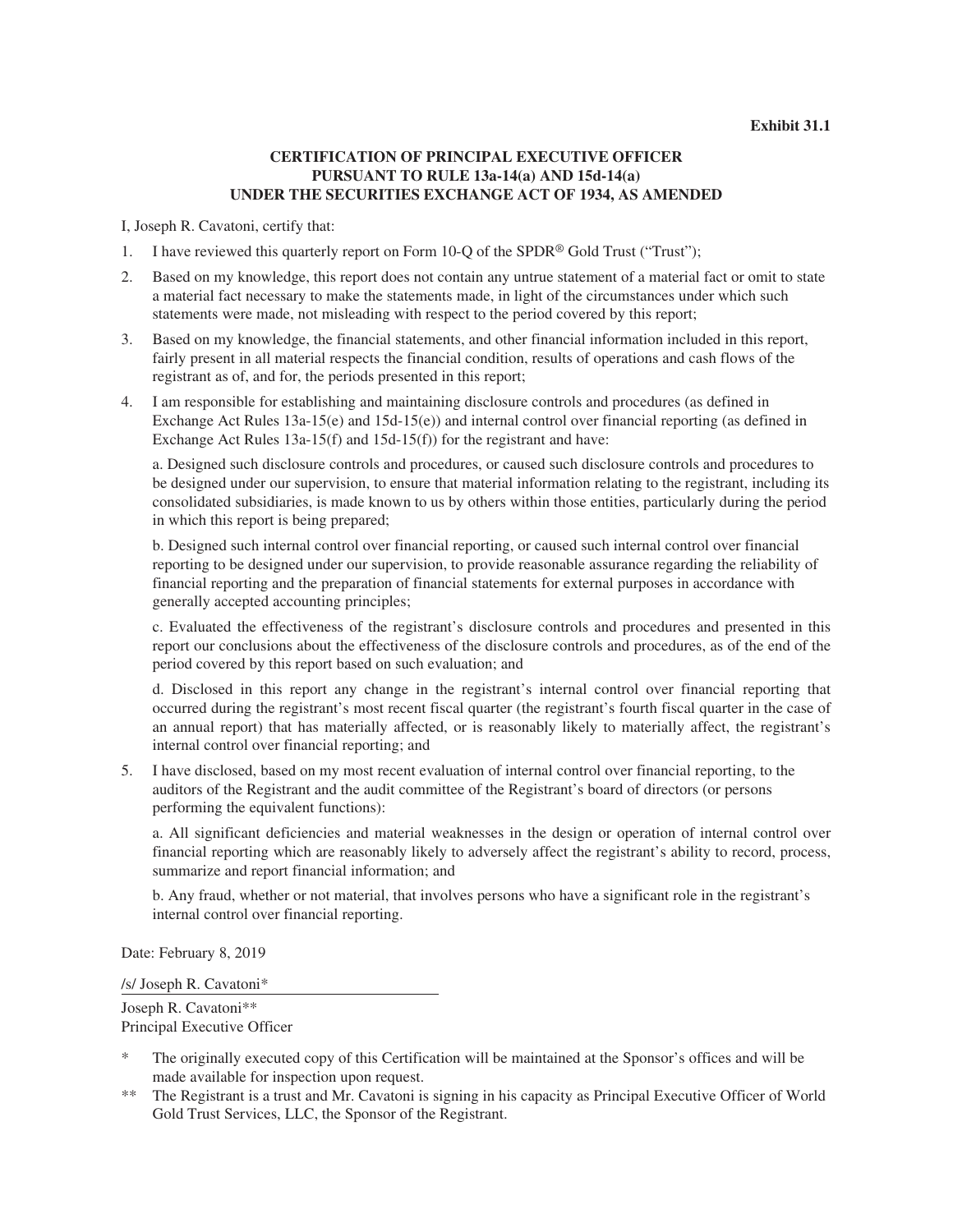## **CERTIFICATION OF PRINCIPAL FINANCIAL OFFICER PURSUANT TO RULE 13a-14(a) AND 15d-14(a) UNDER THE SECURITIES EXCHANGE ACT OF 1934, AS AMENDED**

I, Laura S. Melman, certify that:

- 1. I have reviewed this quarterly report on Form 10-Q of the SPDR® Gold Trust ("Trust");
- 2. Based on my knowledge, this report does not contain any untrue statement of a material fact or omit to state a material fact necessary to make the statements made, in light of the circumstances under which such statements were made, not misleading with respect to the period covered by this report;
- 3. Based on my knowledge, the financial statements, and other financial information included in this report, fairly present in all material respects the financial condition, results of operations and cash flows of the registrant as of, and for, the periods presented in this report;
- 4. I am responsible for establishing and maintaining disclosure controls and procedures (as defined in Exchange Act Rules 13a-15(e) and 15d-15(e)) and internal control over financial reporting (as defined in Exchange Act Rules 13a-15(f) and 15d-15(f)) for the registrant and have:

a. Designed such disclosure controls and procedures, or caused such disclosure controls and procedures to be designed under our supervision, to ensure that material information relating to the registrant, including its consolidated subsidiaries, is made known to us by others within those entities, particularly during the period in which this report is being prepared;

b. Designed such internal control over financial reporting, or caused such internal control over financial reporting to be designed under our supervision, to provide reasonable assurance regarding the reliability of financial reporting and the preparation of financial statements for external purposes in accordance with generally accepted accounting principles;

c. Evaluated the effectiveness of the registrant's disclosure controls and procedures and presented in this report our conclusions about the effectiveness of the disclosure controls and procedures, as of the end of the period covered by this report based on such evaluation; and

d. Disclosed in this report any change in the registrant's internal control over financial reporting that occurred during the registrant's most recent fiscal quarter (the registrant's fourth fiscal quarter in the case of an annual report) that has materially affected, or is reasonably likely to materially affect, the registrant's internal control over financial reporting; and

5. I have disclosed, based on my most recent evaluation of internal control over financial reporting, to the auditors of the Registrant and the audit committee of the Registrant's board of directors (or persons performing the equivalent functions):

a. All significant deficiencies and material weaknesses in the design or operation of internal control over financial reporting which are reasonably likely to adversely affect the registrant's ability to record, process, summarize and report financial information; and

b. Any fraud, whether or not material, that involves persons who have a significant role in the registrant's internal control over financial reporting.

Date: February 8, 2019

/s/ Laura S. Melman\*

Laura S. Melman\*\* Chief Financial Officer and Treasurer (Principal Financial Officer)

- The originally executed copy of this Certification will be maintained at the Sponsor's offices and will be made available for inspection upon request.
- \*\* The Registrant is a trust and Ms. Melman is signing in her capacity as Chief Financial Officer and Treasurer of World Gold Trust Services, LLC, the Sponsor of the Registrant.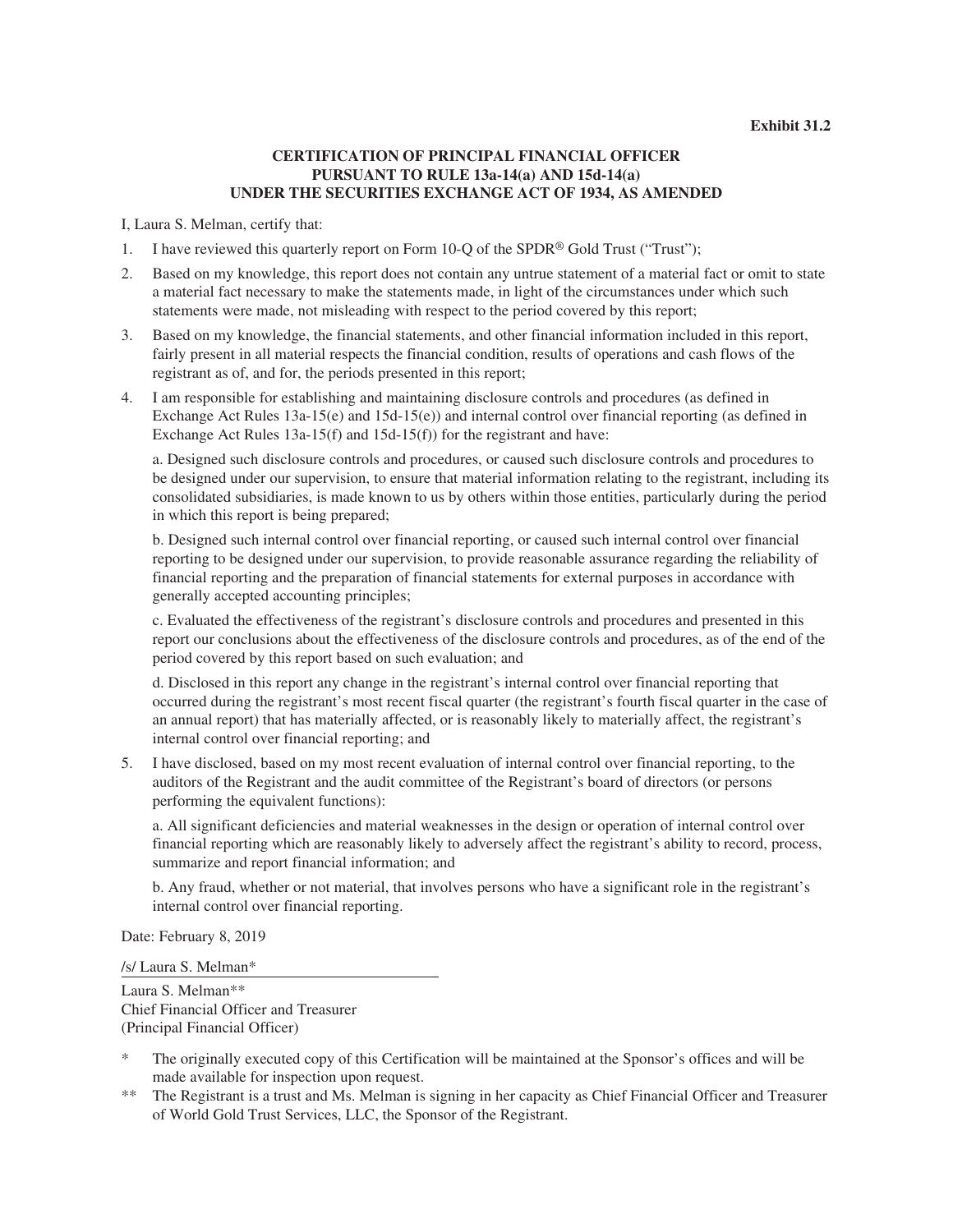## **CERTIFICATION PURSUANT TO 18 U.S.C. SECTION 1350 AS ADOPTED PURSUANT TO SECTION 906 OF THE SARBANES-OXLEY ACT OF 2002**

In connection with the Quarterly Report of SPDR® Gold Trust (the "Trust") on Form 10-Q for the period ending December 31, 2018 as filed with the Securities and Exchange Commission on the date hereof (the "Report"), I, Joseph R. Cavatoni, principal executive officer of World Gold Trust Services, LLC, the Sponsor of the Trust, certify, pursuant to 18 U.S.C. § 1350, as adopted pursuant to § 906 of the Sarbanes-Oxley Act of 2002, that:

(1) The Report fully complies with the requirements of section 13(a) or 15(d) of the Securities Exchange Act of 1934, as amended; and

(2) The information contained in the Report fairly presents, in all material respects, the financial condition and result of operations of the Trust.

/s/ Joseph R. Cavatoni\*

Joseph R. Cavatoni\*\* Principal Executive Officer February 8, 2019

- \* The originally executed copy of this Certification will be maintained at the Sponsor's offices and will be made available for inspection upon request.
- \*\* The Registrant is a trust and Mr. Cavatoni is signing in his capacity as Principal Executive Officer of World Gold Trust Services, LLC, the sponsor of the Trust.